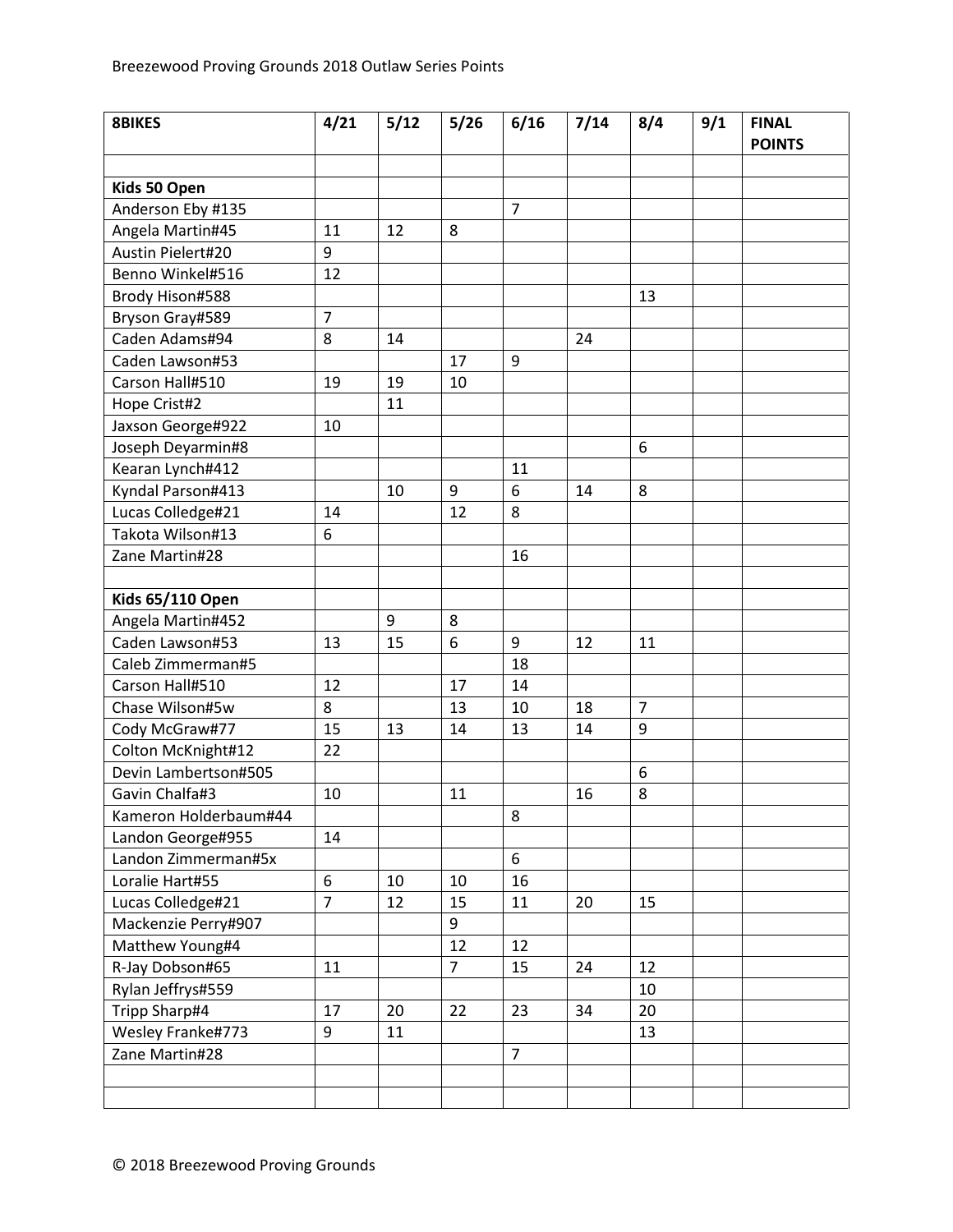| <b>Kids 85/150 Open</b>   |                |    |                |    |    |                |  |
|---------------------------|----------------|----|----------------|----|----|----------------|--|
| Adam Hahn#22              |                |    |                | 15 |    |                |  |
| Antonio Rauso#968         |                |    |                | 10 |    |                |  |
| Braden Hintenberger#027   |                | 15 |                |    |    | 16             |  |
| Brendan Vansant#190       | 8              | 12 | 11             | 13 | 18 | 12             |  |
| Caleb Middleton#205       |                |    | 12             |    |    |                |  |
| Colton McKnight#12        | 6              |    |                |    |    |                |  |
| Dane Shaw#916             | 9              | 10 | 15             | 7  | 22 | 13             |  |
| David Swinger#415         |                |    |                |    |    | 10             |  |
| Drayce King#833           | 10             |    |                | 12 |    |                |  |
| Gavin Chalfa#3            |                |    |                |    |    | $\overline{7}$ |  |
| Gidean Smith#33           |                |    | 9              |    |    |                |  |
| Isaac Frye#105            |                |    |                |    | 14 |                |  |
| Justin Jacobs#126         |                |    |                | 6  |    |                |  |
| Kameron Holderbaum#44     |                |    |                | 8  |    |                |  |
| Kevin Dermer#818          |                |    | 10             | 9  |    |                |  |
| Kyle Cunningham#24        |                |    |                | 14 |    | 11             |  |
| Levi Brungard#245         |                |    | $\overline{7}$ |    |    |                |  |
| Maggie Harrison#8         |                | 9  |                |    |    |                |  |
| Matthew Vansant#189       | 17             | 20 | 20             | 22 | 32 | 21             |  |
| Odin Cretin#108           | $\overline{7}$ | 8  | 8              | 11 | 12 | 8              |  |
| Rylan Jeffreys#559        |                |    |                |    |    | 6              |  |
| Scottie Gray#12           |                | 11 | 13             | 17 | 16 | 9              |  |
| Travis Martin#245         | 12             | 13 |                |    |    | 14             |  |
|                           |                |    |                |    |    |                |  |
| <b>Kool Boy</b>           |                |    |                |    |    |                |  |
| Brady Lazendorfer#754     |                | 10 |                |    |    |                |  |
| <b>Braxton Mitchell#1</b> |                |    |                |    |    | 24             |  |
| Broc Bonamo#221           | 15             | 11 |                |    | 24 | $\overline{7}$ |  |
| Chase Bonamo#211          | 13             | 15 |                |    | 20 | 9              |  |
| Clay Mercer#128           |                |    |                |    |    | 15             |  |
| Dayne Miller#28           |                | 13 | 12             | 18 |    | 12             |  |
| Drayce King#833           | 11             |    |                |    |    |                |  |
| Eddie Byrd#81             | 26             | 19 |                | 13 |    |                |  |
| Ethan Schwartz#826        | 21             | 17 | 15             | 10 | 38 | 19             |  |
| Gavin Witherow#178        | 8              |    |                |    |    |                |  |
| Isaac Frye#105            |                |    |                |    | 16 |                |  |
| Jacob Barton#47           | 16             |    | 10             |    |    |                |  |
| Jared Scott#629           | 6              |    | 9              | 6  | 22 | 8              |  |
| Jason Roush#28            | $\overline{7}$ |    |                |    | 18 | 10             |  |
| Josh Carson#722           |                |    |                |    |    | 6              |  |
| Lawson Michael#6          |                |    |                |    |    | 14             |  |
| Lennie Michael#71         | 9              |    |                |    |    |                |  |
| Logan Harry#127           | 19             |    |                |    |    |                |  |
| Marcus Everly#13          | 14             | 14 |                | 8  |    |                |  |
| Masin Stutzman#23         |                |    |                |    |    | 17             |  |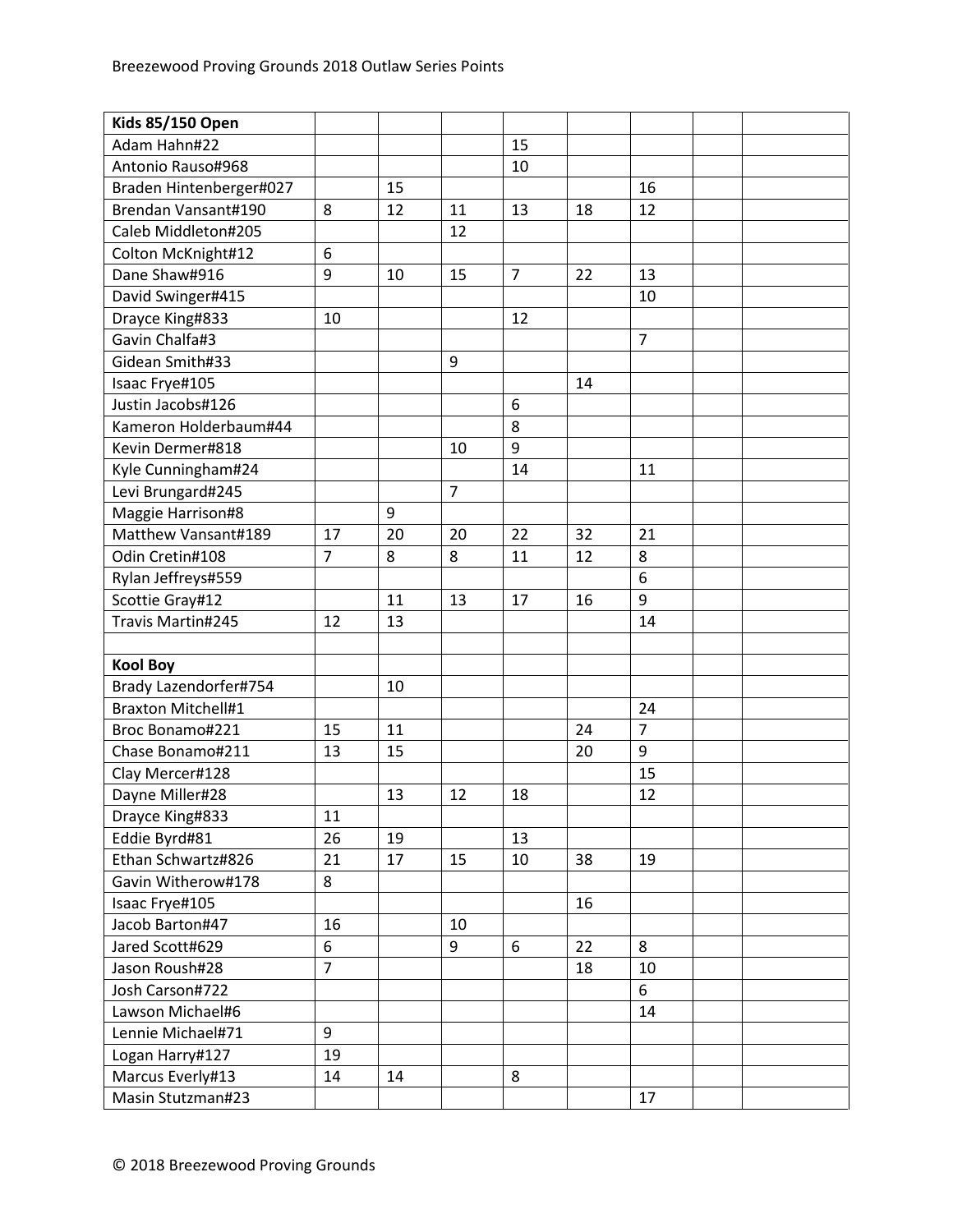| Matthew Vansant#189    | 17             |    | 11               | 9              | 28 | 16             |  |
|------------------------|----------------|----|------------------|----------------|----|----------------|--|
| Ralph Rauso#875        |                |    |                  | 11             |    |                |  |
| Scotty Gray#12         |                | 9  | 8                | $\overline{7}$ |    |                |  |
| Skylar Whittington#259 |                |    | 20               |                |    |                |  |
| TJ Notarianni#4        |                |    |                  |                |    | 11             |  |
| Travis Martin#245      | 12             |    |                  |                |    | 13             |  |
| Trenton Martin#145     | 18             | 16 | 13               |                |    |                |  |
| Tyler Jones#74         | 10             |    |                  |                |    |                |  |
| Zac Dziedzickie#794    |                | 24 |                  |                |    |                |  |
|                        |                |    |                  |                |    |                |  |
| 2 Stroke Open          |                |    |                  |                |    |                |  |
| Bret Pochet#112        |                |    | 8                |                |    |                |  |
| Bret Shipley#702       | 21             |    | 20               | 18             |    |                |  |
| Cameron Summers#25     |                |    |                  |                |    | 14             |  |
| Clay Haulman#631       |                |    |                  |                | 14 |                |  |
| Clay Mercer#28         |                |    |                  |                | 18 | 11             |  |
| Dan Osterhout#715      | 11             |    |                  |                |    |                |  |
| Daniel Snyder#685      |                |    | $\boldsymbol{6}$ |                |    |                |  |
| Dave Matthews#420      | 8              |    | $\overline{7}$   | 8              | 12 | 9              |  |
| Dayne Miller#28        |                |    | 9                | 6              |    | 8              |  |
| Devin Lykens#997       | 10             |    |                  |                |    |                |  |
| Dillon Dixon#228       |                |    | 11               |                |    |                |  |
| Dustin Mallow#58       |                |    | 15               |                | 36 | 16             |  |
| Dustin Miller#1        | 16             |    |                  |                |    |                |  |
| Jake Golden#13         |                |    |                  | $\overline{7}$ |    |                |  |
| Joshua Helbers#157     | 9              |    |                  |                |    |                |  |
| Mark Compton#423       |                |    | 10               |                |    |                |  |
| Nate Fetterman#357     | 12             |    | 12               | 11             | 20 | 12             |  |
| Ralph Rauso Sr#651     |                |    |                  | 9              |    |                |  |
| Ralph Rauso#875        |                |    |                  | 10             |    |                |  |
| Randy Lawson#107       | 13             |    | 13               | 13             | 26 | 21             |  |
| Skylar Whittington#259 |                |    |                  |                | 22 | 13             |  |
| Steven Streletz#799    |                |    |                  |                |    | $\overline{7}$ |  |
| Tanner Williams#756    |                |    |                  |                |    | 10             |  |
| Tyler Myers#           | 14             |    |                  |                |    |                |  |
| Tyler Rissinger#13x    |                |    |                  |                |    | 6              |  |
| Walker Hiles#7         | $\overline{7}$ |    |                  |                |    |                |  |
| Wyatt Johnson#124      |                |    |                  |                | 16 |                |  |
|                        |                |    |                  |                |    |                |  |
| <b>Women Open</b>      |                |    |                  |                |    |                |  |
| Alyssa Cobb#214        | $\overline{7}$ |    |                  |                |    |                |  |
| Amber Tarr#429         | 8              |    |                  |                |    |                |  |
| Amy Hafer#86           | 9              | 9  | 6                |                |    | 6              |  |
| Britnee McMahon#4w     | 10             | 10 | $\overline{7}$   | 9              | 12 | 8              |  |
| Cassidy Brungard#642   |                |    | 8                |                |    |                |  |
| Cassie Rupp#74         | 12             | 12 | 9                |                | 16 | 10             |  |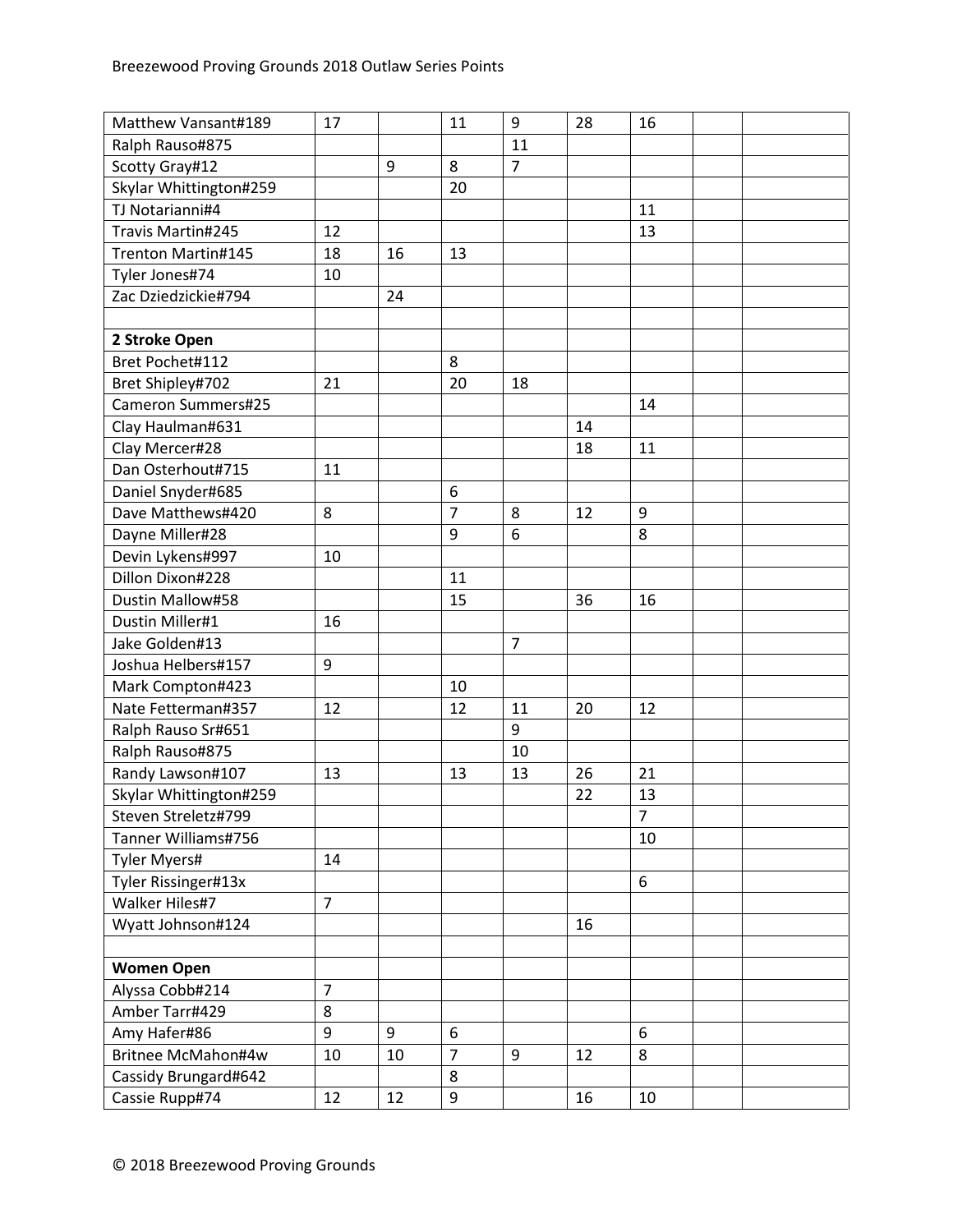| Deb Meszaros#59       |                 |                 |                  |                 |                 | $\overline{7}$   |  |
|-----------------------|-----------------|-----------------|------------------|-----------------|-----------------|------------------|--|
| Grace Payne#12        | 15              | 19              | 16               | 14              | 26              | 15               |  |
| Holly Carroll #595    |                 |                 |                  | $\overline{7}$  |                 |                  |  |
| Maggie Harrison#8     |                 | 11              |                  |                 |                 |                  |  |
| Robyn Greer#919       | 11              | 14              |                  |                 |                 |                  |  |
| Sammantha Waldrop#336 | 13              |                 | 11               |                 |                 |                  |  |
| Shayla Stephens#77    | 20              |                 |                  |                 |                 |                  |  |
| Taylor Covey#421      | 6               |                 |                  |                 |                 |                  |  |
|                       |                 |                 |                  |                 |                 |                  |  |
| <b>Open Trophy</b>    |                 |                 |                  |                 |                 |                  |  |
| Adam Miller#57        |                 | 1 <sup>st</sup> | 6 <sup>th</sup>  | 4 <sup>th</sup> | 5 <sup>th</sup> | 4 <sup>th</sup>  |  |
| Austin Hollen#224     |                 | 3 <sup>rd</sup> | 9 <sup>th</sup>  | 7 <sup>th</sup> |                 |                  |  |
| Bret Shipley#702      | 1 <sup>st</sup> |                 |                  |                 |                 |                  |  |
| Cameron Salander#272  | 4 <sup>th</sup> |                 |                  |                 |                 |                  |  |
| Charles Hropovich#09  |                 |                 | $11^{th}$        | 8 <sup>th</sup> | 6 <sup>th</sup> | 7 <sup>th</sup>  |  |
| Chris Hoffman#051     |                 |                 | $2^{nd}$         | $2^{nd}$        | 2 <sup>nd</sup> | 1 <sup>st</sup>  |  |
| Cody Johnson#31       | 3 <sup>rd</sup> |                 |                  |                 |                 |                  |  |
| Dan Reinhardt#871     | $12^{th}$       |                 |                  |                 |                 |                  |  |
| Dustin Mallow#58      |                 |                 |                  |                 | 3 <sup>rd</sup> | 2 <sup>nd</sup>  |  |
| Dylan Coon#78         | 7 <sup>th</sup> |                 |                  |                 |                 |                  |  |
| Ethan Brown#215       | 5 <sup>th</sup> |                 |                  |                 |                 |                  |  |
| Greg Asher#413        |                 |                 | 4 <sup>th</sup>  |                 |                 |                  |  |
| Hank Silvis#751       | 8 <sup>th</sup> |                 |                  |                 |                 |                  |  |
| Jason Hawkins#523     |                 |                 |                  |                 | 9 <sup>th</sup> |                  |  |
| Jason Roush#28x       |                 |                 |                  |                 |                 | 8 <sup>th</sup>  |  |
| Josh Howser#718       | 2 <sup>nd</sup> |                 | 1 <sup>st</sup>  |                 | 1 <sup>st</sup> |                  |  |
| Justin Hall#190       |                 |                 |                  |                 |                 | 5 <sup>th</sup>  |  |
| Kevin Rivera#5        | 6 <sup>th</sup> |                 |                  |                 |                 |                  |  |
| Mason Logue#527       | $10^{th}$       |                 | $8^{\text{th}}$  |                 |                 |                  |  |
| Paul Hrubochak#735    |                 |                 |                  |                 | $8^{\text{th}}$ |                  |  |
| Randy Lawson#209      |                 | 2 <sup>nd</sup> | 3 <sup>rd</sup>  | 3 <sup>rd</sup> | 4 <sup>th</sup> | 3 <sup>rd</sup>  |  |
| Scotty Clark#832      |                 |                 |                  | 1 <sup>st</sup> |                 |                  |  |
| Shane Benitiz#556     |                 |                 |                  | 9 <sup>th</sup> |                 |                  |  |
| Stash Breinich#158    | $11^{th}$       |                 | $10^{\text{th}}$ |                 | 7 <sup>th</sup> |                  |  |
| Travis Long#813       |                 |                 |                  |                 |                 | $q^{th}$         |  |
| Ty Claycomb#63        |                 |                 | 7 <sup>th</sup>  | 5 <sup>th</sup> |                 | 6 <sup>th</sup>  |  |
| Tyler Pennington#974  |                 |                 |                  | $6^{\text{th}}$ |                 | $10^{\text{th}}$ |  |
| Tyler Sweigard#342    | 9 <sup>th</sup> |                 | 5 <sup>th</sup>  |                 |                 |                  |  |
|                       |                 |                 |                  |                 |                 |                  |  |
| 250 Beginner          |                 |                 |                  |                 |                 |                  |  |
| Adam Zimmerman#5      |                 |                 |                  | 28              |                 |                  |  |
| Andrew Yost#77        |                 | 15              |                  |                 |                 |                  |  |
| Andy Claar#247        | 14              | 28              | 27               | 24              | 22              | 18               |  |
| Antonio Trvjillo#903  |                 | 10              |                  |                 |                 |                  |  |
| Austin Crouse#222     |                 |                 |                  | 29              |                 |                  |  |
| Austin Monroe#6       |                 |                 | 8                | 13              | 16              | 15               |  |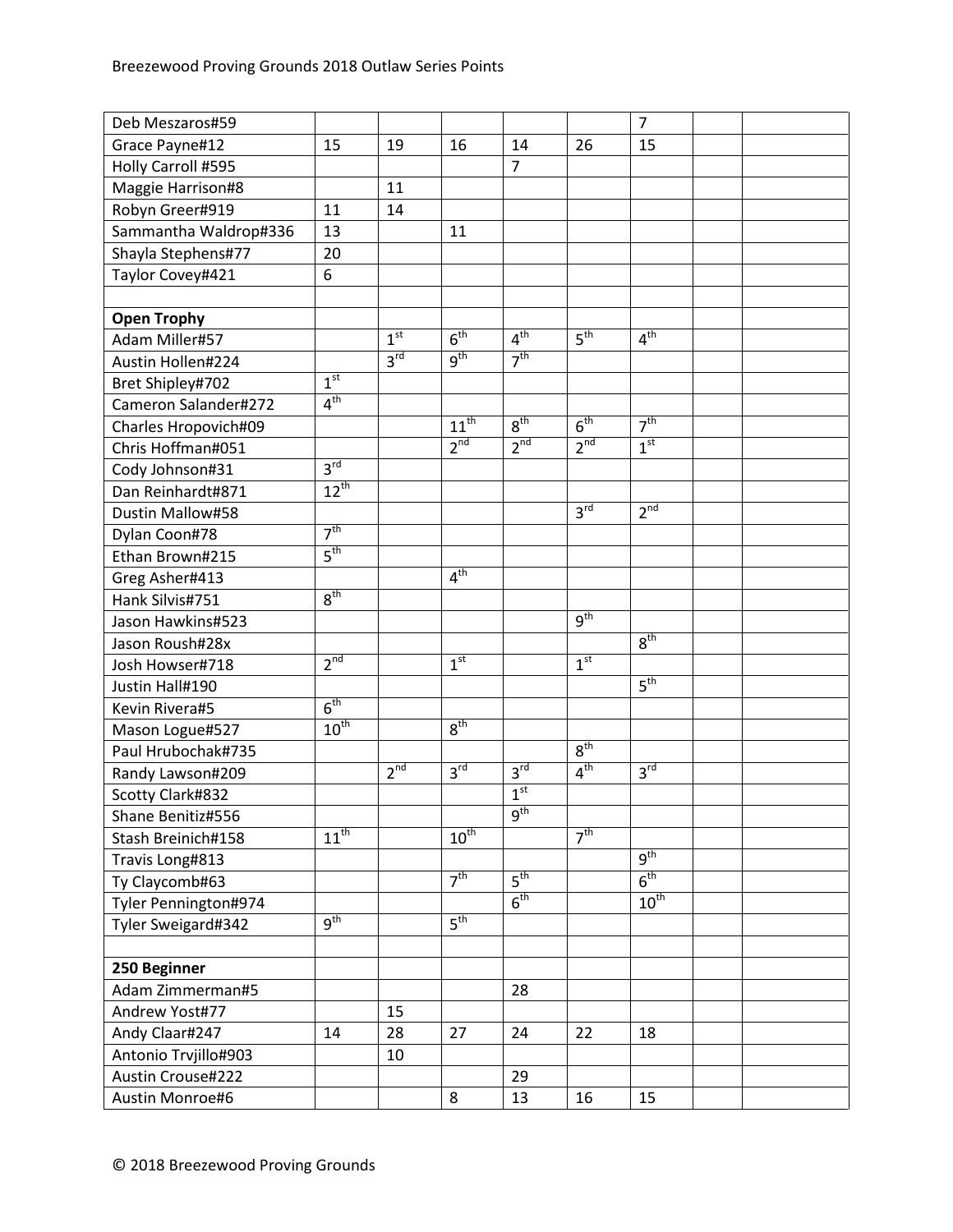| Branden Prichard#71       | 12                     | 13                   | 12                     | 14                   |                        |               |     |
|---------------------------|------------------------|----------------------|------------------------|----------------------|------------------------|---------------|-----|
| Brandon Harpster#4        |                        |                      |                        |                      | 32                     |               |     |
| <b>Braxton Mitchell#1</b> |                        |                      |                        |                      |                        | $37 - 1^{st}$ |     |
| Brennan Paden#730         |                        |                      |                        |                      |                        | 19            |     |
| Broc Bonamo#221           | 15                     | 17                   |                        |                      | 20                     |               |     |
| Carlos Barrera#445        | 23                     |                      |                        |                      |                        |               |     |
| Chase Bonamo#211          | 13                     | 16                   |                        |                      | 18                     |               |     |
| Chris Brumbaugh#238       | $40-1$ <sup>st</sup>   | 32                   | 11                     |                      | 28                     |               |     |
| CJ Wilson#222             | 17                     |                      |                        |                      |                        |               |     |
| Clay Mercer#128           |                        |                      |                        |                      |                        | $30-3^{rd}$   |     |
| Cody Palmer#478           | $29 - 1$ <sup>st</sup> |                      |                        |                      |                        |               |     |
| Cody Reynolds#531         | 16                     |                      |                        |                      |                        |               |     |
| Colby Troutman#555        |                        |                      |                        |                      |                        | 20            |     |
| Collin Leonard#18         |                        |                      |                        |                      |                        | 22            |     |
| Colton Walls#258          | 13                     |                      |                        |                      |                        |               |     |
| David Gray#5              | 20                     |                      |                        |                      |                        |               |     |
| Dayton Pryor#15           | 8                      |                      |                        |                      |                        |               |     |
| Devin Adams#419           |                        | 14                   |                        |                      |                        |               |     |
| Devin Wakefield#53        | 18                     |                      |                        |                      |                        |               |     |
| Dillon Wakefield#110      | 29                     |                      |                        |                      |                        |               |     |
| Domenico Spinelli#327     | 6                      |                      |                        |                      |                        |               |     |
| Edwin Folgar#22           |                        |                      | $\overline{7}$         | 16                   |                        |               |     |
| Elliot Barber#22x         |                        |                      | $42 - 1$ <sup>st</sup> |                      |                        |               |     |
| Enrique Aguilax#10        | $\overline{7}$         | 19                   |                        | 23                   |                        |               |     |
| Ferdy Medrano#920         | 21                     | 31                   |                        | 26                   |                        |               |     |
| Gage Allebaugh#11         |                        |                      |                        |                      | 34                     |               |     |
| Isaac Born#116            | 10                     |                      | 23                     |                      |                        | 23            |     |
| Jacob Browning#611        |                        |                      | 28                     |                      |                        | 27            |     |
| Jared Scott#629           |                        | 18                   |                        |                      |                        |               |     |
| Jason Kalnas#08           |                        | $40-1$ <sup>st</sup> |                        |                      | $52-1$ <sup>st</sup>   |               |     |
| Javier Amesia#84          |                        |                      |                        |                      | 20                     |               |     |
| Javier Mejia#84           | 10                     | 12                   | 18                     |                      |                        |               |     |
| JD Hahn#18                |                        |                      |                        | 17                   |                        |               |     |
| Jeff Hack#140             | 22                     |                      |                        |                      |                        |               |     |
| Jeffrey Bennett#17        | $24-2^{nd}$            |                      |                        | $35-2$ <sup>nd</sup> | $42 - 2$ <sup>nd</sup> |               | 101 |
| Jeremy McCauley#103       | 11                     | 20                   | 17                     | 21                   |                        |               |     |
| Jimmy Mcilwain#272        |                        |                      | 13                     |                      |                        |               |     |
| JJ Massicot#717           | 9                      |                      |                        |                      |                        |               |     |
| John Conklin#4            | $35 - 2^{nd}$          |                      |                        |                      |                        |               |     |
| Jordan Connell#142        |                        |                      |                        | 31                   | 30                     |               |     |
| Jordan Lawson#167         |                        |                      |                        | 11                   |                        |               |     |
| Jordan Short#11           | 17                     | 21                   |                        |                      |                        |               |     |
| Josh Buckner#430          | 25                     | 23                   | 20                     |                      |                        |               |     |
| Josh Lentz#989            | 19                     |                      | 24                     |                      |                        |               |     |
| Josh Phillips#51          |                        |                      |                        |                      | 26                     |               |     |
| Joshua Helbers#157        | 12                     |                      |                        |                      |                        |               |     |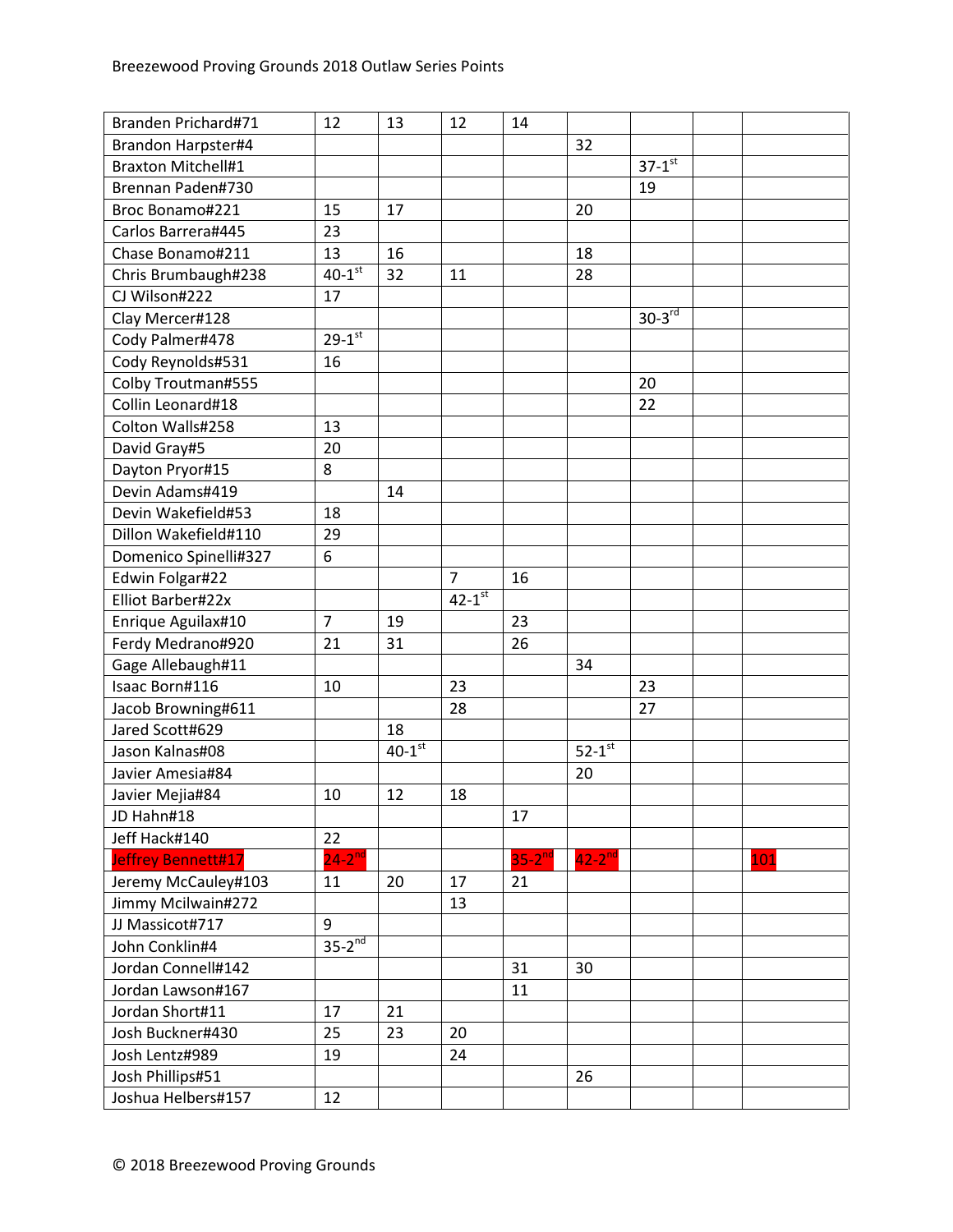| Justin Verbonitz#410   | 27          | 22            | 16            | 19                   | 24                   |             |     |
|------------------------|-------------|---------------|---------------|----------------------|----------------------|-------------|-----|
| Kike#10                |             |               |               |                      | 24                   |             |     |
| Kyle Hott#19           |             |               |               |                      | $52-1$ <sup>st</sup> | 28          |     |
| Kyle Murray#101        |             |               | 22            |                      |                      |             |     |
| Kyle Weir#1x           | 28          |               |               |                      |                      |             |     |
| Lance Hughes#48        |             | 24            |               |                      |                      |             |     |
| Lawson Michael#71      |             | 11            |               |                      |                      |             |     |
| Logan Harry#127        | 32          |               |               |                      |                      |             |     |
| Logan Rummell#133      | 18          |               | $37 - 2^{nd}$ |                      | 34                   |             |     |
| Luke Hahn#187          |             |               |               | 22                   |                      |             |     |
| Manual Ramos#983       | 9           |               |               |                      |                      |             |     |
| Marcus Everly#3        |             |               |               |                      | $38-3^{rd}$          |             |     |
| Masin Stutzman#23      |             |               |               |                      |                      | 26          |     |
| Matt Conaway#45        |             |               | 19            | 25                   |                      | 21          |     |
| Matt Gilbert#393       |             |               | 21            |                      |                      |             |     |
| Matt Montanti#171      |             |               |               | 27                   |                      |             |     |
| Matthew Phillips#41    |             |               |               |                      | 30                   |             |     |
| Miles Major#100        | 14          |               |               |                      |                      |             |     |
| Nicholas Krakowski#227 | 16          |               |               |                      |                      |             |     |
| Noah Giles#115         |             | 26            | 31            | 15                   | 36                   |             |     |
| Noah Mercado#66        | 24          |               | 32            | 32                   | 36                   | 12          |     |
| Peter Lambert#18x      |             |               |               | 12                   |                      |             |     |
| Peter McDougell#391    |             |               | 10            |                      |                      |             |     |
| Rayner Guzman#484      |             |               |               | $33-3$ <sup>rd</sup> |                      |             |     |
| Reginaldo Franca#117   |             |               | 14            |                      |                      |             |     |
| Rich Geist#731         | 11          |               |               |                      |                      |             |     |
| Robert Schiller#3      |             |               | 9             |                      |                      |             |     |
| Robert Schiller#3      |             |               |               | 18                   |                      | 13          |     |
| Sam Wilson#131         | 31          |               | $35-3^{rd}$   |                      |                      |             |     |
| Seth Holderbaum#98     |             |               |               | 30                   |                      |             |     |
| Steven Streletz#799    |             |               |               |                      |                      | 16          |     |
| Taron Callinan#18      | 8           |               |               |                      |                      |             |     |
| TJ Rhode#33            |             | 30            | 25            |                      |                      |             |     |
| Tommy Morgan#487       | $22-3^{rd}$ |               | 33            | 20                   | 26                   |             |     |
| Tommy Ricio#912        | 26          | 25            |               |                      |                      |             |     |
| Travis Long#813        |             |               |               |                      |                      | 14          |     |
| Travis Ritter#420      |             |               |               |                      |                      | 24          |     |
| Travis Weisner#799     | 20          | 29            | 30            |                      | 32                   |             |     |
| Trent Paden#248        |             |               |               |                      | 22                   |             |     |
| Ty Claycomb#63         | $33-3rd$    |               |               |                      |                      |             |     |
| Tyler Adams#710        | 15          | $35-2^{nd}$   |               |                      | $42-2^{nd}$          | 25          |     |
| <b>Tyler Helwig#13</b> |             | $33 - 3^{rd}$ | 34            |                      | $38-3^{rd}$          | $32-2^{nd}$ | 137 |
| Tyler Laughard#418     |             |               |               |                      | 28                   |             |     |
| Tyler Rissinger#13     | 21          | 27            | 26            |                      |                      |             |     |
| Tyler Wildsmith#42     | 30          |               |               | $40-1$ <sup>st</sup> |                      |             |     |
| Wyatt Dunn#21J         | 19          |               |               |                      |                      |             |     |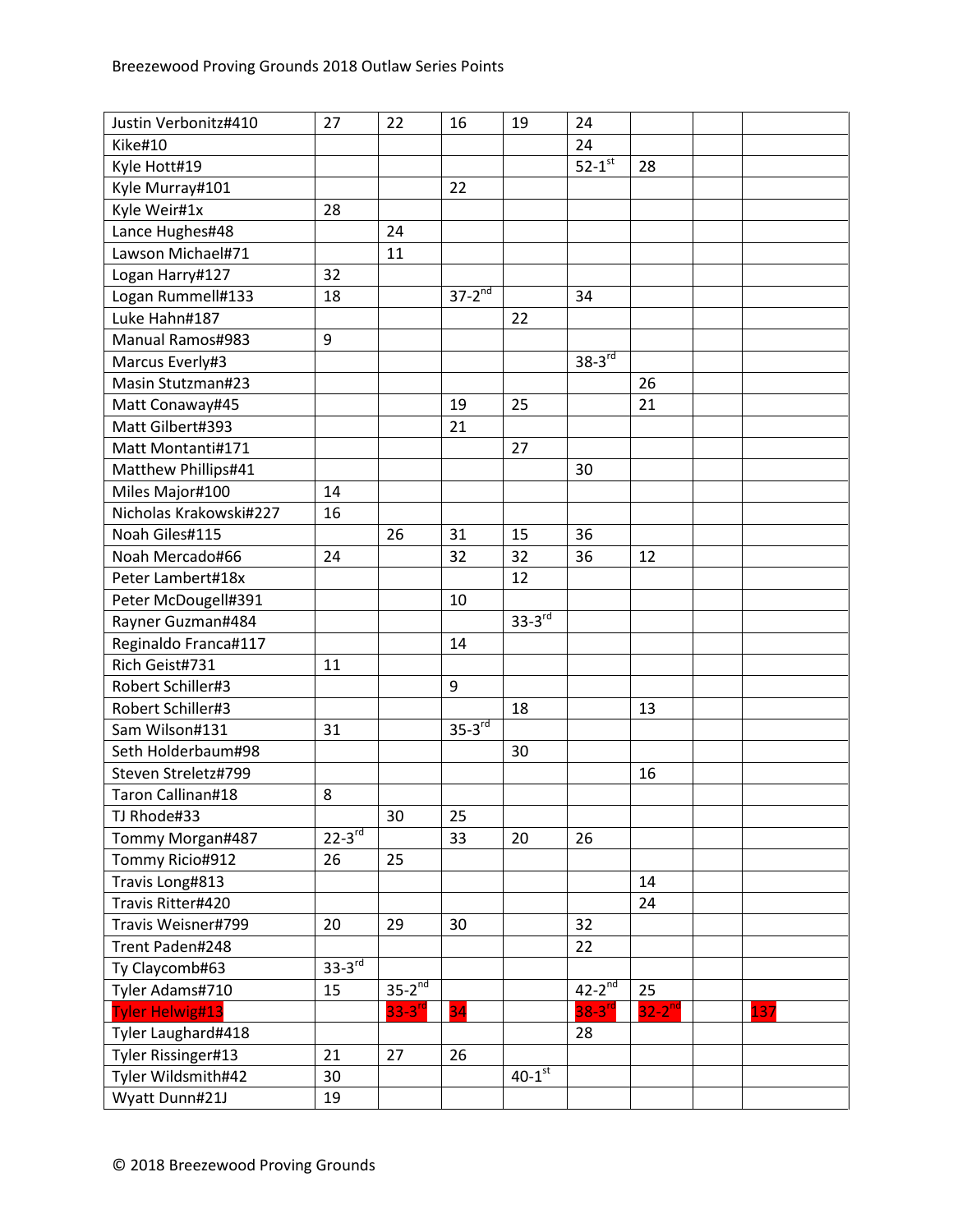| Zach Cave#7x              |                      |             | 29                     |               |                      |               |  |
|---------------------------|----------------------|-------------|------------------------|---------------|----------------------|---------------|--|
| Zacheriah Tinkey#989      |                      |             |                        |               |                      | 29            |  |
| Zack Waldrop #73          |                      |             |                        |               |                      | 17            |  |
| Zeb Scott#629             |                      |             | 15                     |               |                      |               |  |
|                           |                      |             |                        |               |                      |               |  |
| 450 Beginner              |                      |             |                        |               |                      |               |  |
| Ben Hall#756              |                      | 27          |                        |               |                      |               |  |
| Brandon Buhr#340          | 16                   |             |                        |               |                      |               |  |
| Brandon Harpster#4        |                      |             |                        |               | 36                   |               |  |
| <b>Braxton Mitchell#1</b> |                      |             |                        |               |                      | $39 - 1^{st}$ |  |
| Casey Frye#303            |                      |             |                        |               | 48                   |               |  |
| Charles Hropovich#09      | 29                   | 19          | 14                     | 11            | 44                   | 21            |  |
| Chris Brumbaugh#238       | 27                   | 28          | 13                     |               | 56                   |               |  |
| Chris Hazelton#65         |                      |             |                        |               | 50                   |               |  |
| Cody Etters#312           | 17                   | 14          | 12                     | 10            |                      | 12            |  |
| Cody Renolds#531          |                      |             |                        |               | 30                   |               |  |
| Dale Robinson #88         |                      |             |                        |               | 42                   |               |  |
| Daniel Snyder#685         | 9                    |             |                        |               |                      |               |  |
| Daniel Snyder#685         |                      |             | 10                     |               | 16                   |               |  |
| David Ramsey#99           |                      | 25          |                        |               |                      |               |  |
| Dawson Ziegler#7          |                      | 15          |                        | 14            |                      |               |  |
| Dennis Billie#20          | 19                   |             |                        |               | 20                   |               |  |
| Devon Stump#107           | 24                   | 24          |                        |               |                      |               |  |
| Dylan Coon#78             | 33                   |             |                        |               |                      |               |  |
| Edwin Folgar#22           |                      |             | 11                     | 9             |                      |               |  |
| Elliott Barber#22x        |                      |             | $35 - 1$ <sup>st</sup> |               |                      |               |  |
| Enrique Aguilax#10        | 15                   | 23          |                        | 13            |                      |               |  |
| Ferdy Medrano#920         | 23                   | 30          |                        | 17            |                      |               |  |
| Fernando Oliveira#985     |                      |             | 15                     |               |                      |               |  |
| Garret Ward#417           |                      |             | 20                     | 8             | 34                   | 20            |  |
| Holden Ritchie#7          |                      | $33-3^{rd}$ |                        |               |                      |               |  |
| Hunter Smitchno#527       | 11                   |             |                        |               |                      |               |  |
| Jake Maynard#10           |                      |             | 22                     | 23            |                      | 13            |  |
| Jarrett Bellison#613      |                      |             | $28 - 3^{rd}$          | $32 - 1^{st}$ |                      |               |  |
| Jarrett Bellison#613      |                      |             |                        |               |                      | 28            |  |
| Jason Hawkins#523         |                      |             |                        |               | 40                   |               |  |
| Jason Kalnas#08           |                      |             |                        |               | $76-1$ <sup>st</sup> |               |  |
| Javier Mejia#84           |                      | 16          | 8                      | 6             |                      |               |  |
| Jeff Hack#140             | 21                   |             |                        |               |                      |               |  |
| Jeffrey Bennett#17        | $35-3^{rd}$          |             |                        | 21            | 38                   |               |  |
| John Billett#42           |                      |             | 16                     |               |                      |               |  |
| Jon Flesher#14            | $37-2^{nd}$          |             |                        |               |                      |               |  |
| Jordan Shook#118          | 13                   |             |                        |               |                      |               |  |
| Jorden Eberhart#210       |                      |             |                        |               |                      | 11            |  |
| Josh Buckner#56           | $42-1$ <sup>st</sup> | 31          | 25                     | 24            | $62 - 3^{rd}$        | 23            |  |
| Josh Carson#722           |                      |             |                        |               |                      | 16            |  |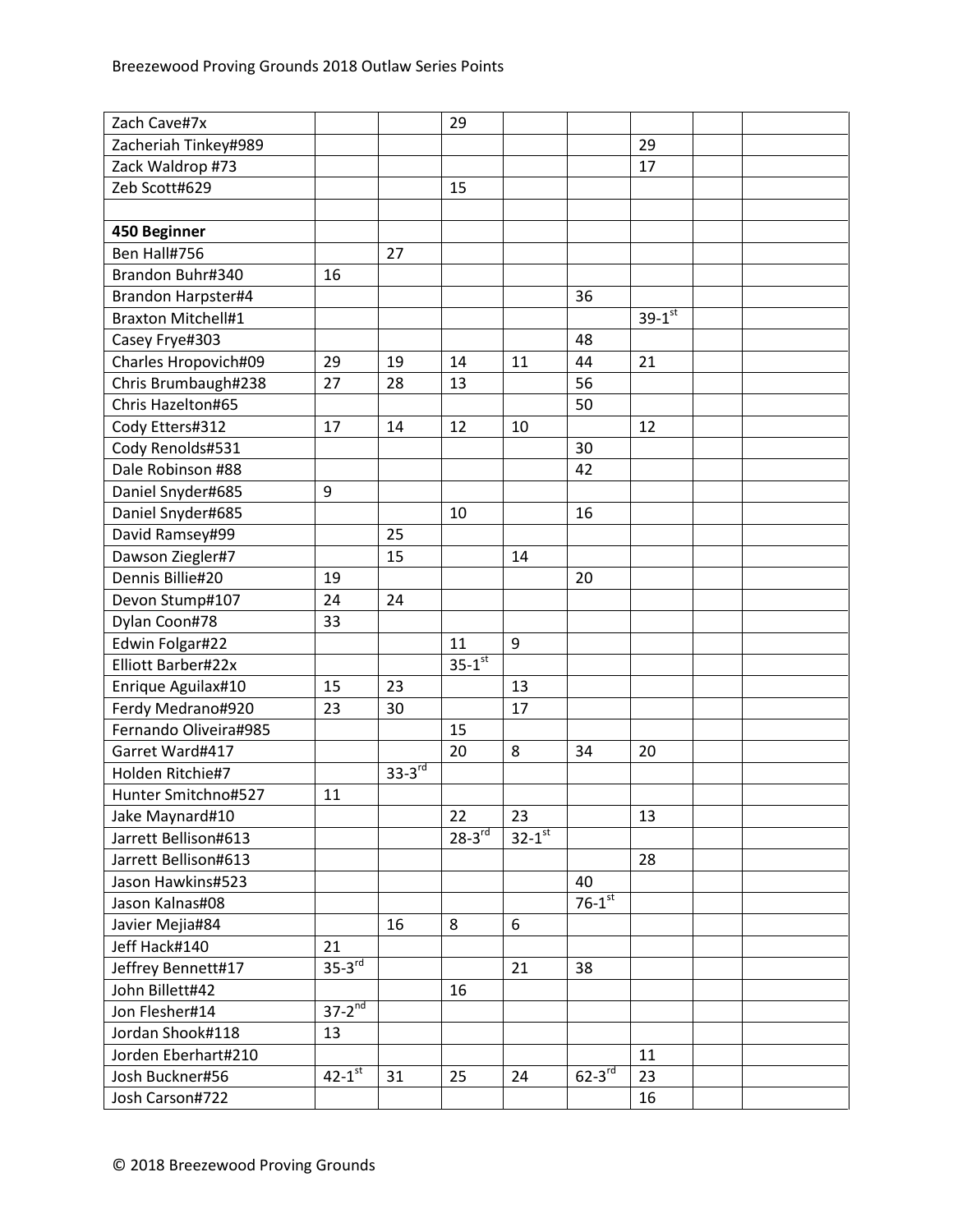| Justin Verbonitz#410   | 22 | 21                   | 21                     | 18             | 26                   | 19          |  |
|------------------------|----|----------------------|------------------------|----------------|----------------------|-------------|--|
| Kyle Hott#19           |    |                      |                        |                | $66-2$ <sup>nd</sup> | $32-3^{rd}$ |  |
| Kyle Weir#1x           | 30 |                      |                        |                |                      |             |  |
| Layne Pitta#124        |    |                      |                        |                | 24                   |             |  |
| Levi Bisel#9           |    |                      |                        | 12             |                      |             |  |
| Linn McCulley#823      |    |                      |                        |                |                      | 17          |  |
| Manual Ramos#983       | 20 |                      |                        |                |                      |             |  |
| Matt Bisel#3           |    |                      |                        | 15             |                      |             |  |
| Matt Conoway#45        |    |                      |                        |                |                      | 18          |  |
| Matt Gilbert#393       |    |                      | 19                     |                |                      |             |  |
| Matt Grove#472         | 18 | 17                   | 18                     | 16             | 18                   | 15          |  |
| Michael McGrath#51     |    | 18                   |                        |                |                      |             |  |
| Nicholas Krakawski#227 | 10 |                      |                        |                |                      |             |  |
| Nick Robertson#94      | 25 |                      |                        |                |                      |             |  |
| Noah Franklin#197      | 12 |                      |                        | $\overline{7}$ |                      |             |  |
| Noah Giles#115         |    | 22                   | 23                     | 20             | 46                   |             |  |
| Peter McDougall#391    |    |                      | 9                      |                |                      |             |  |
| Rayner Guzman#484      |    | 20                   |                        | 19             |                      |             |  |
| Ryan Taylor#11         | 26 |                      |                        | $27-2^{nd}$    | 60                   | 25          |  |
| Sam Wilson#131         | 34 |                      | $27 - 2^{nd}$          |                |                      |             |  |
| Steven Streletz#744    | 14 |                      |                        |                |                      |             |  |
| Travis Ritter#420      |    | 26                   | 24                     |                | 32                   | 24          |  |
| Trever Lambertson#360  |    |                      |                        |                |                      | 14          |  |
| Ty Claycomb#63         | 31 | 29                   | 30                     | $25 - 3^{rd}$  | 54                   | 30          |  |
| Tyler Adams#710        | 32 | $35-2^{nd}$          |                        |                | 58                   | 26          |  |
| Tyler Helwig#13        |    | 32                   |                        |                | 52                   | 31          |  |
| Tyler Laughard#418     |    |                      |                        |                | 28                   |             |  |
| Tyler Rissinger#13     | 28 | $40-1$ <sup>st</sup> | $26 - 1$ <sup>st</sup> | 22             | 22                   | 22          |  |
| Tylor Tressler#310     |    |                      | 17                     |                |                      | 27          |  |
| Walker Hiles#7         | 8  |                      |                        |                |                      |             |  |
| Zach Waldrop#73        |    |                      |                        |                |                      | 29          |  |
| Zacheriah Tinkey#989   |    |                      |                        |                |                      | $34-2^{nd}$ |  |
|                        |    |                      |                        |                |                      |             |  |
| 250 Intermediate       |    |                      |                        |                |                      |             |  |
| Antonio Rodrigues#208  |    |                      | 8                      |                |                      |             |  |
| Baylay Oberlander#469  | 6  |                      |                        |                |                      |             |  |
| Boots Feather#10       |    |                      |                        |                |                      | 6           |  |
| Cameron Salander#272   | 31 |                      |                        |                |                      |             |  |
| Dalton Snook#25s       | 8  | 11                   |                        |                |                      |             |  |
| Dayne Miller #28       |    | 13                   | 11                     | 9              |                      | 10          |  |
| Devin Lykens#997       | 27 | 27                   | 19                     | 17             | 40                   | 13          |  |
| Donny Mielnik#401      | 29 | 22                   |                        |                |                      |             |  |
| Dustin Mallow#58       |    | 17                   | 24                     | 25             |                      |             |  |
| Eddie Byrd#81          | 22 | 19                   |                        | 20             |                      |             |  |
| Eran Peilert#22        | 25 |                      |                        |                |                      |             |  |
| Hank Silvis#751        | 14 |                      |                        |                |                      |             |  |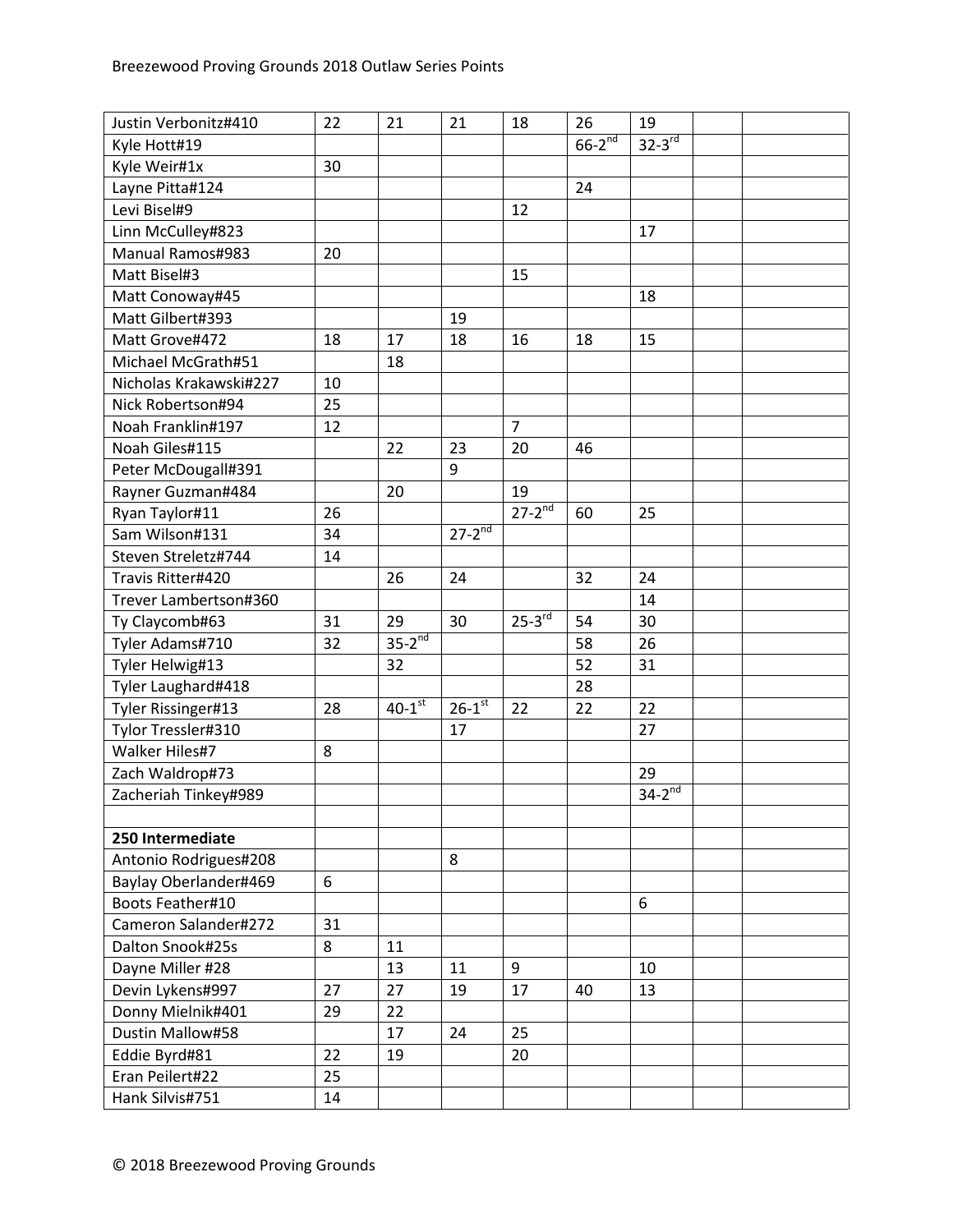| Henry Moore#262        | 11             |    |                |                |    |                |  |
|------------------------|----------------|----|----------------|----------------|----|----------------|--|
| Jacob Barton#47        | $\overline{7}$ |    |                |                |    |                |  |
| Jamey Richards#901     |                |    |                |                | 18 |                |  |
| Jason Hawkins#523      |                |    |                |                | 16 |                |  |
| Joe Calvert#128        | 18             |    |                |                |    |                |  |
| Joey Mantanti#31       |                |    |                | 12             |    |                |  |
| John Selby#17          | 23             | 14 | 16             | 18             | 26 | 15             |  |
| Jose Rodrigues#176     |                |    | 10             |                |    |                |  |
| Josh David#11          | 20             | 12 |                | 15             |    |                |  |
| Kevin Clark#87         | 12             | 9  | 12             | 11             | 24 | 9              |  |
| Marcus Everly#13       |                |    |                | 10             |    |                |  |
| Mark Compton#423       | 36             | 10 | $\overline{7}$ | 16             | 14 | 11             |  |
| Mason Guelich#691      | 16             |    | 13             | 8              | 22 | 8              |  |
| Michael Novella#319    | 10             | 16 | 15             | 6              | 12 |                |  |
| Mike Ashby#56          | 26             |    |                |                |    |                |  |
| Sage Minteer#221       | 17             |    |                |                |    |                |  |
| Scott Garretty#117     | 24             |    |                |                |    |                |  |
| Skylar Whittington#259 |                |    | 17             |                | 30 | 20             |  |
| Stash Breinich#158     | 13             |    | 9              | $\overline{7}$ | 20 | $\overline{7}$ |  |
| Tanner Adams#72        | 21             |    | 14             | 13             |    |                |  |
| Trenton Martin#145     | 9              | 18 |                |                |    |                |  |
| Tyler Jones #74        | 28             | 15 |                |                |    |                |  |
| Tyler Pennington#974   |                |    |                | 14             |    | 12             |  |
| Wes Dennis#215         | 19             |    |                |                |    |                |  |
| Wyatt Everhart#510     | 15             |    |                |                |    |                |  |
| Zac Dziedzickie#794    |                | 20 |                |                |    |                |  |
|                        |                |    |                |                |    |                |  |
| 450 Intermediate       |                |    |                |                |    |                |  |
| Adam Miller#57         | 17             | 13 | 11             | 14             | 18 | 11             |  |
| Austin Bear#927        |                |    |                | 6              |    |                |  |
| Austin Hollen#224      | 21             | 20 | 13             | 13             | 16 | 8              |  |
| Brady Lanzendorfer#71  | 12             |    |                |                |    |                |  |
| Brett Pochet#225       | 22             | 12 | 12             | 15             | 24 | $\,6\,$        |  |
| Cadan Burke#420        | 10             |    |                |                |    |                |  |
| Chris Hoffman #051     |                | 15 | 15             | 17             | 38 | 15             |  |
| Clinton Barclay#27     |                |    | 14             | 12             | 28 | 9              |  |
| Dakota Dawe#144        |                |    |                |                | 20 |                |  |
| Dustin Mallow#58       |                |    | 17             | 22             |    |                |  |
| Dustin Trey#11         | 29             |    |                |                |    |                |  |
| Dylan Shoop#311        | 24             |    |                |                |    |                |  |
| Eddie Keltz#904        | 19             |    |                |                |    |                |  |
| Greg Asher#413         |                |    | 22             |                |    |                |  |
| Jim McMullen#778       | 13             |    |                |                |    |                |  |
| Joe Calvert#128        | 11             | 11 |                |                |    |                |  |
| Joey Montanti#31       |                |    |                | 11             |    |                |  |
| Justin Hall#190        |                | 8  |                |                |    | 10             |  |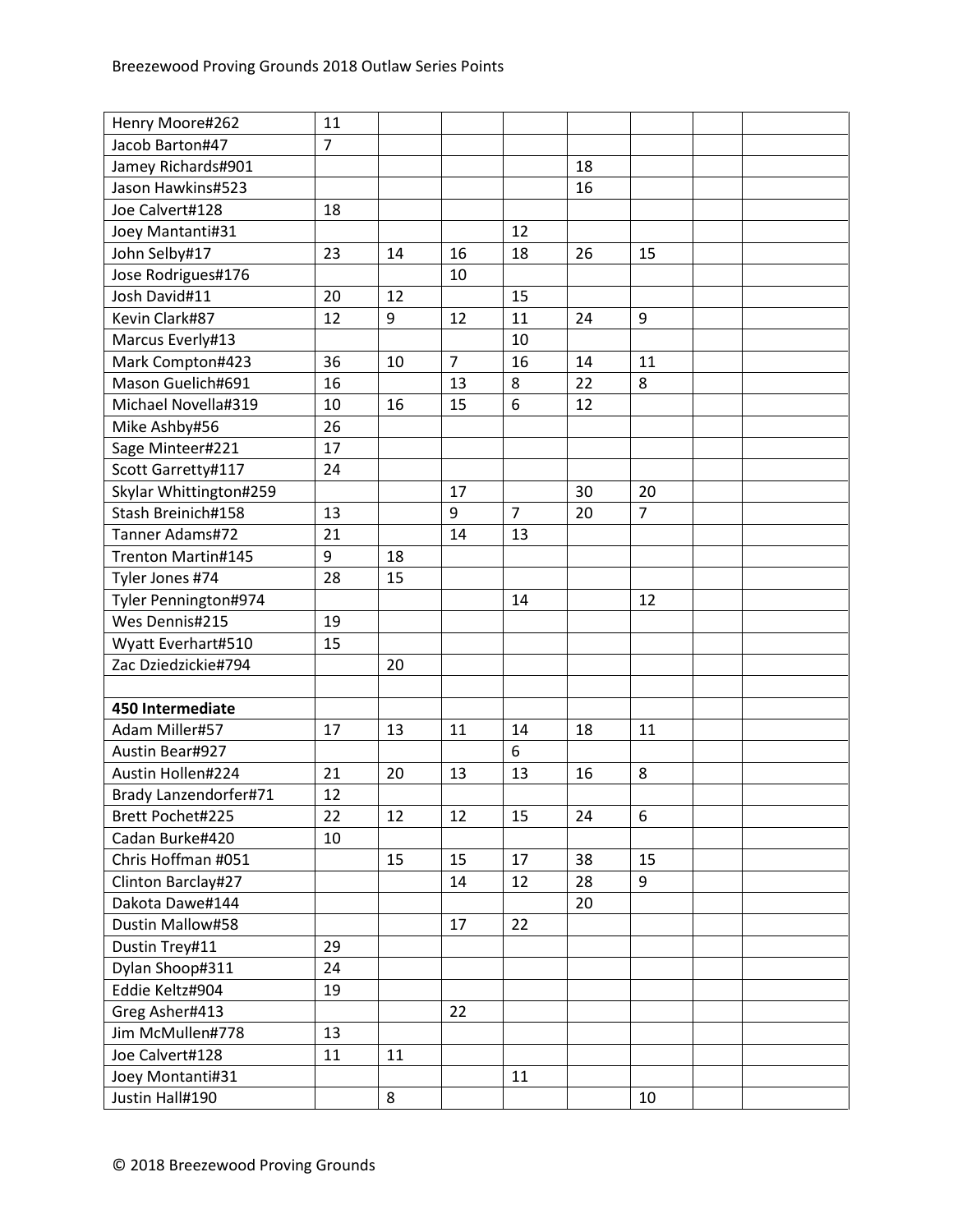| Kevin Clark#87           | 14 | 10 | 8              | $\overline{7}$ |    | $\overline{7}$ |  |
|--------------------------|----|----|----------------|----------------|----|----------------|--|
| Mason Logue#527          | 15 |    | 9              | 9              |    |                |  |
| Mike Payne#75            |    |    | $\overline{7}$ |                |    | 12             |  |
| Skylar Whittington#259   |    |    |                |                |    | 20             |  |
| Tanner Adams#72          | 16 |    | 6              | 8              |    |                |  |
| Travis Kibe#305          | 18 | 9  | 10             | 10             | 22 | 13             |  |
| Wes Dennis#215           | 20 |    |                |                |    |                |  |
|                          |    |    |                |                |    |                |  |
| 250 Advanced             |    |    |                |                |    |                |  |
| AJ Houser#951            | 18 |    | 8              |                |    | 12             |  |
| <b>Austin Davis#97</b>   |    |    |                | $\overline{7}$ |    |                |  |
| Bayley Oberlander#469    | 13 |    |                | 8              |    |                |  |
| Bobby Knupp#92           | 11 |    |                |                |    |                |  |
| Brandon Albright#341     | 10 |    |                |                |    |                |  |
| Bryce Davis#851          | 15 |    |                | 9              |    |                |  |
| <b>Bryton Carroll#42</b> | 16 |    |                |                |    |                |  |
| Cameron Salander#272     |    | 11 | 6              |                |    |                |  |
| Carson Good#454          | 9  |    |                |                |    |                |  |
| Dylan Harris#387         |    | 10 |                |                |    |                |  |
| Garrett Smith#387        |    |    | 13             |                |    |                |  |
| Gauge Keith#22           | 14 |    |                | 16             |    |                |  |
| Hank Silvis#75           |    |    | $\overline{7}$ |                |    |                |  |
| Jarrett Thompson#957     | 17 |    |                |                |    |                |  |
| Jimmy Barry#818          | 19 |    | 11             |                |    |                |  |
| Joey Deneen#257          |    | 13 | 9              |                | 20 | 14             |  |
| John Duckworth#621       |    | 9  |                |                | 14 |                |  |
| John Wells#429           | 26 | 20 | 10             |                |    |                |  |
| Joseph Balkovic#8        |    |    |                |                |    | 9              |  |
| Ricci Randanella#89      |    | 12 |                |                |    |                |  |
| Scott Martin#45          | 8  |    |                |                |    |                |  |
| Scotty Clark#442         | 21 |    |                |                |    |                |  |
| Tyler Stepeck#314        |    |    |                |                | 30 |                |  |
| Vincent Harrison#297     |    |    |                |                |    | 11             |  |
| Vinny Luhovey#437        |    |    | 18             |                |    |                |  |
| William Carling#513      |    | 15 |                | 11             | 16 |                |  |
| Zachary Lahman#179       | 12 |    |                |                |    |                |  |
|                          |    |    |                |                |    |                |  |
| 450 Advanced             |    |    |                |                |    |                |  |
| AJ Houser#951            | 21 | 14 | 12             |                |    | 9              |  |
| Arie Reachard#643        | 28 |    |                | 8              |    |                |  |
| Bobby Knupp#92           | 12 |    |                |                |    |                |  |
| Brad Esper#727           | 30 |    |                |                |    |                |  |
| Brandon Albright#341     | 18 |    |                |                |    |                |  |
| Bret Shipley#702         | 26 | 8  | 11             | 6              |    |                |  |
| Bryce Davis#851          | 14 |    |                |                |    |                |  |
| <b>Bryton Carroll#x</b>  | 32 |    |                |                |    |                |  |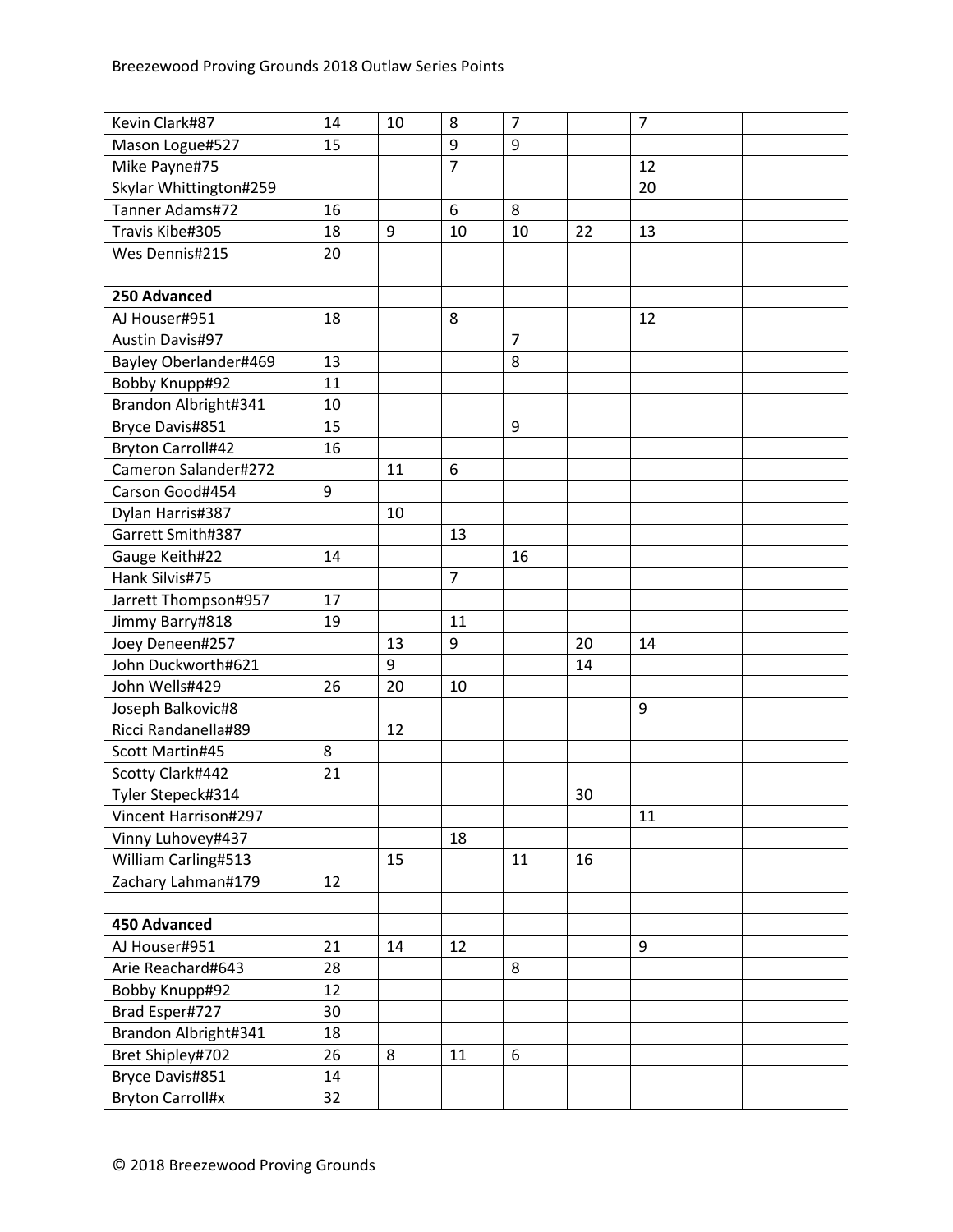| Cameron Salander#272 |    | $\overline{7}$ | $\overline{7}$ |                |    |                |  |
|----------------------|----|----------------|----------------|----------------|----|----------------|--|
| Cameron Summers#25   |    |                |                |                |    | $\overline{7}$ |  |
| Cody Johnson#31      | 13 |                |                |                |    |                |  |
| Cory Gillian#227     |    |                |                |                | 18 |                |  |
| Daniel Dillin#916    | 15 |                |                |                |    |                |  |
| Dustin Miller#188    | 9  |                |                |                |    |                |  |
| Dylan Harris#387     |    | 9              |                |                |    |                |  |
| Garrett Smith#624    |    |                | 10             |                |    | 10             |  |
| Gauge Keith#22       | 22 |                |                | $\overline{7}$ |    |                |  |
| Jacob Runkles#270    | 37 | 24             | 21             |                | 26 |                |  |
| Jarek Balkovic#55    |    |                |                |                |    | 13             |  |
| Jarrett Thompson#957 | 23 |                |                |                |    |                |  |
| Jeffrey Miller#188   | 17 |                |                |                |    |                |  |
| Jimmy Barry#818      | 19 |                | 14             |                |    |                |  |
| Joey Deneen#257      |    | 22             | 9              |                | 22 | 11             |  |
| John Duckworth#621   |    | 15             |                |                | 14 |                |  |
| John Wells#429       | 20 | 19             | 16             |                |    |                |  |
| Josh Howser#718      | 24 | 11             | 13             |                | 16 | 8              |  |
| Josh Stein#177       | 25 |                |                |                |    |                |  |
| Kevin Rivera#5       | 10 |                |                |                |    |                |  |
| Nick Fratz-Orr#265   | 29 |                |                |                |    |                |  |
| Ricci Randanella#89  |    | 16             |                |                |    |                |  |
| Scotty Clark#442     | 27 | 10             |                | 15             |    | 18             |  |
| Tyler Myers#88       | 16 | 12             |                |                |    |                |  |
| Tyler Stepeck#314    |    |                |                |                | 36 |                |  |
| Vincent Harrison#297 |    |                |                |                |    | 6              |  |
| Vinny Luhovey#437    |    |                | 8              |                |    |                |  |
| William Carling#513  |    | 13             |                | 10             | 20 |                |  |
| Wyatt Johnson#124    |    |                |                |                | 12 |                |  |
| Zachary Lahman#179   | 11 |                |                |                |    |                |  |
|                      |    |                |                |                |    |                |  |
| Vet 30 Plus Open     |    |                |                |                |    |                |  |
| Alex Wiggins#11      |    |                |                |                |    | 6              |  |
| Boots Feather#10     |    |                |                |                |    | 12             |  |
| Brandon Smith#142    | 17 |                |                | 11             | 24 | 14             |  |
| Caleb Lytle#391      | 12 |                |                |                |    |                |  |
| Chad Aughinsaugh#883 |    |                |                | 20             |    |                |  |
| Chris Girard#209     | 11 | 14             |                | 6              |    |                |  |
| Chris Hazelton#65    |    |                |                | 9              |    |                |  |
| Dan Waldrop#73       |    |                |                |                |    | 9              |  |
| Daniel Snyder#685    | 9  |                |                |                |    |                |  |
| Dave Matthews#420    | 10 | 12             | 10             | 8              | 14 | $\overline{7}$ |  |
| David Hison#588      |    |                |                |                |    | 13             |  |
| Derek Boyd#813       | 15 |                | 11             | 10             | 22 | 15             |  |
| Donny Mielnik#401    | 31 | 22             |                |                |    |                |  |
| Jason Trevenen#74    | 16 |                | 9              | 12             | 20 | 11             |  |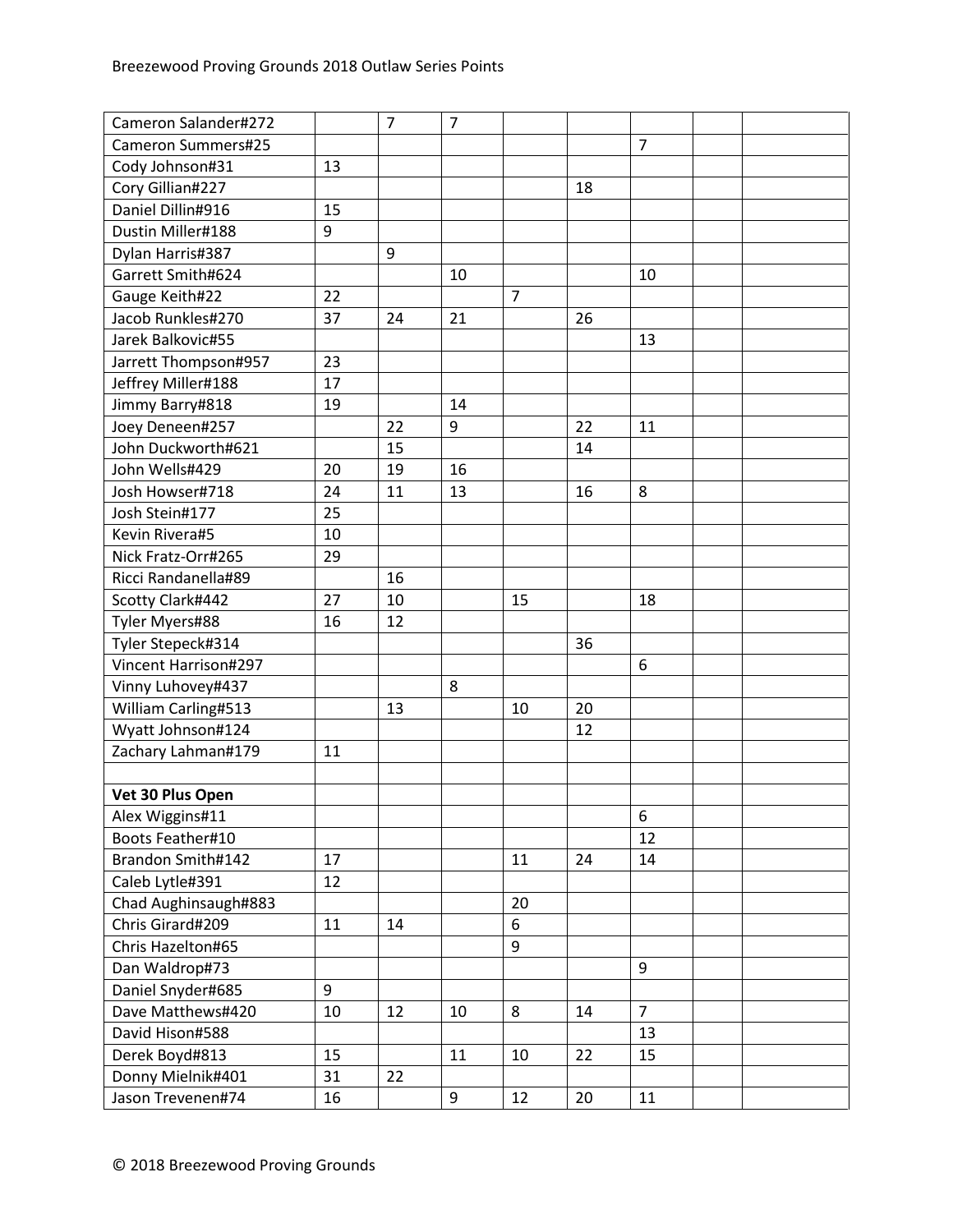| Jason Winters#27        | 18             |    |                |                |    |                |  |
|-------------------------|----------------|----|----------------|----------------|----|----------------|--|
| Jim McMullen#778        | 13             |    |                |                |    |                |  |
| Joe Blach#860           |                |    |                |                | 12 |                |  |
| John Selby#17           | 22             |    | 13             | 17             |    | 21             |  |
| Justin Gruden#664       | 20             |    |                |                |    |                |  |
| Kevin Needle#653        |                | 15 | $\overline{7}$ |                |    |                |  |
| Matt Grove#472          | 14             | 13 | 8              | $\overline{7}$ | 18 | 8              |  |
| Michael Novella#319     | 19             | 19 | 14             | 14             | 16 |                |  |
| Mike Payne#75           |                |    | 12             | 18             |    | 19             |  |
| Nate Fetterman#357      | 23             | 17 | 18             | 16             | 26 | 17             |  |
| Paul Hrubochak#735      | $\overline{7}$ |    | 15             |                | 30 | 16             |  |
| Randy Lawson#209        | 26             | 20 | 23             | 25             | 40 | 26             |  |
| Ryan Taylor#11          | 21             |    |                | 15             |    | 10             |  |
| Scott Martin#45         | 24             | 18 | 16             |                |    | 18             |  |
| Shane Benitez#556       |                |    |                | 13             |    |                |  |
| William Walters#717     | 8              |    |                |                |    |                |  |
| Zach Coons#69           |                | 27 |                |                |    |                |  |
|                         |                |    |                |                |    |                |  |
| Senior 45 Plus Open     |                |    |                |                |    |                |  |
| Bill Lauver#442         | $\overline{7}$ | 9  | 8              |                |    |                |  |
| <b>Bruce Sater#28</b>   |                |    |                |                |    | 6              |  |
| Charlie Von Bergen#311  |                | 12 |                |                |    |                |  |
| Greg Lykens#04          |                |    |                | 14             | 14 | 11             |  |
| Gus Golden#13           |                |    |                | 6              |    |                |  |
| Jeffrey Miller#188      | 11             |    |                |                |    |                |  |
| Jody Nevling#338        |                |    | 12             |                |    |                |  |
| John Lanzendorfer#71    |                | 17 |                |                |    |                |  |
| Kevin Allen#427         | 8              |    |                |                |    |                |  |
| Mark Howser#117         | 9              |    | 9              | 9              | 18 | 9              |  |
| Paul Hrubochak#735      | 16             |    | 17             |                | 28 | 8              |  |
| Rich Brungard#264       |                |    | 10             |                |    |                |  |
| Scott Martin #45        |                |    |                |                |    | 16             |  |
| Zebadiah Scott#629      | 6              | 10 | 7              | 7              | 12 | 7              |  |
|                         |                |    |                |                |    |                |  |
| <b>Pit Bike Open</b>    |                |    |                |                |    |                |  |
| #808                    |                |    | 13             |                |    |                |  |
| Braden Hinterberger#027 |                | 13 |                |                |    |                |  |
| Daniel Grimm#43         | $\overline{7}$ | 6  | 6              |                | 22 | 12             |  |
| Gaige Feather#x         |                |    |                |                |    | $\overline{7}$ |  |
| JJ Massicot#28          | 12             |    |                |                |    |                |  |
| Wayne Perry#24          |                |    | 8              |                |    |                |  |
| Wesley Franke#773       |                | 8  |                |                |    |                |  |
|                         |                |    |                |                |    |                |  |
|                         |                |    |                |                |    |                |  |
|                         |                |    |                |                |    |                |  |
|                         |                |    |                |                |    |                |  |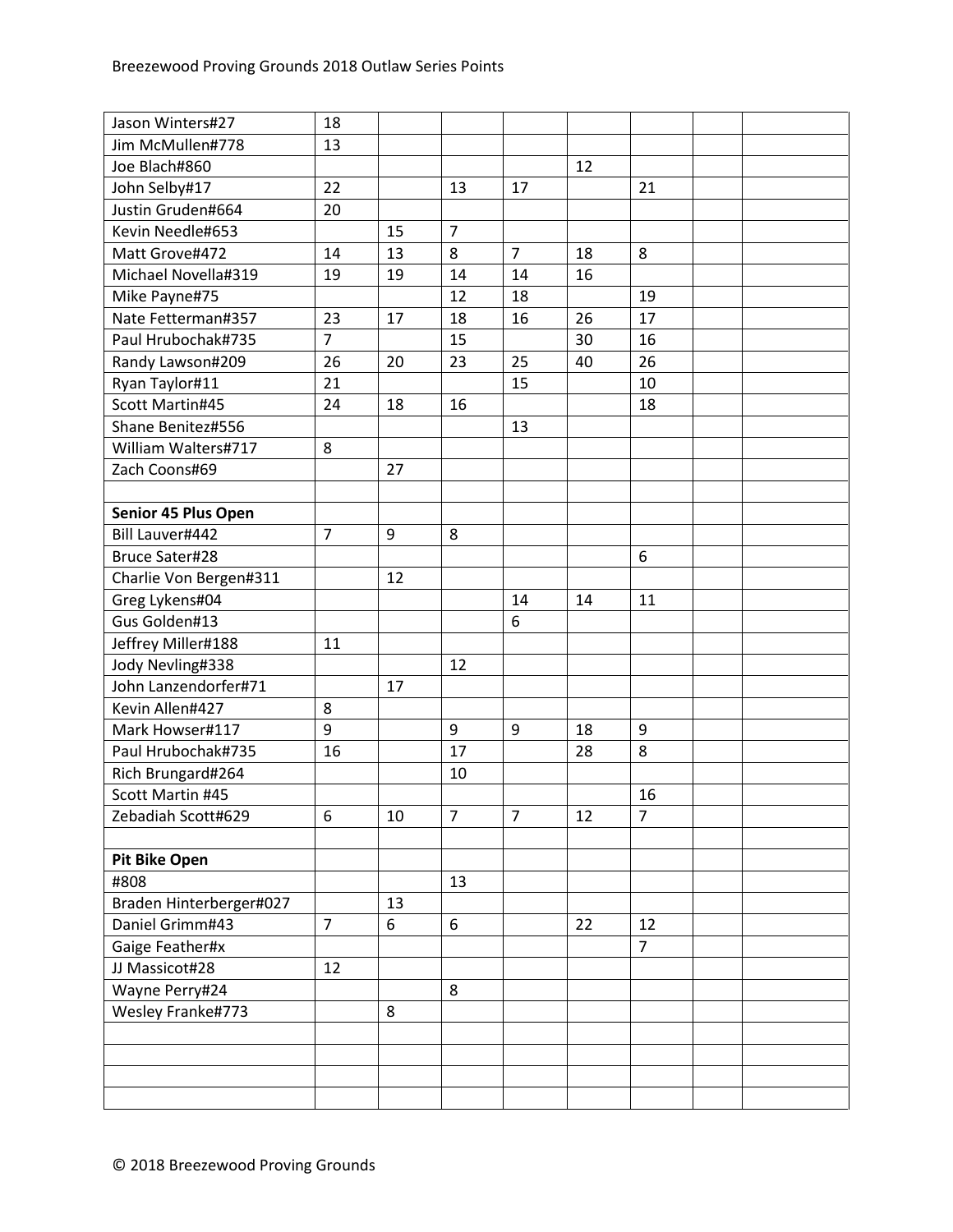| <b>QUADS</b>            |                |                |                |                |    |                |  |
|-------------------------|----------------|----------------|----------------|----------------|----|----------------|--|
|                         |                |                |                |                |    |                |  |
| Kids 50/70 Open         |                |                |                |                |    |                |  |
| Aiden McGuire#19x       |                | 9              |                |                |    |                |  |
| Carter Reese#813        |                | $\overline{7}$ |                | 8              |    | 9              |  |
| Jayden Shiffer#16       |                | 17             |                |                | 18 |                |  |
| Kolton Zimmerman#19     |                | 6              |                | 6              | 12 |                |  |
| Raymond Eldridge#95     |                |                |                |                |    | $\overline{7}$ |  |
| Ryder Carter#5          | 9              | 8              | 6              |                |    |                |  |
| Vincent Dillion#54      | 14             | 12             | 8              |                | 14 | 6              |  |
| Zach Notarianni#9       |                | 10             | 13             | 13             | 28 | 14             |  |
|                         |                |                |                |                |    |                |  |
| <b>Kids 90/125 Open</b> |                |                |                |                |    |                |  |
| Adison Chornak#127      |                |                |                |                | 20 |                |  |
| Aiden Fisher#317        | 8              |                |                |                |    |                |  |
| Cameron Bash#36         | 12             | 11             | 11             | 14             | 16 | 8              |  |
| Cameron Kunkle#82       | 9              | $\overline{7}$ | 9              | $\overline{7}$ | 12 | 6              |  |
| Dakota Pittman#998      |                | 6              | $\overline{7}$ | 6              | 14 |                |  |
| Evan Osborne#31         | 10             |                |                |                |    |                |  |
| Jake Colson#4           |                | 8              | 8              | 9              |    |                |  |
| Jayden Shiffer#16       |                | 9              |                |                | 34 |                |  |
| Kolton Zimmerman#19     |                |                | 6              |                |    |                |  |
| Kyle Crone#11           | $\overline{7}$ |                |                |                |    | $\overline{7}$ |  |
| Vincent Dillion#54      | 17             | 16             | 16             |                | 18 | 15             |  |
| Zach Notarianni#9       | 6              |                |                |                | 24 | 10             |  |
|                         |                |                |                |                |    |                |  |
| 200/300 Open            |                |                |                |                |    |                |  |
| Agastino Abbatiello#100 | $\overline{7}$ |                |                |                |    |                |  |
| Corey Osborne#19        | 9              |                |                |                |    |                |  |
| Dane Molander#488       | 14             |                |                |                |    |                |  |
| Jayden Russell#14       |                | 11             |                |                |    |                |  |
| Otis Cretin#412         |                |                |                |                |    | 11             |  |
| Tyler Notarianni#6      | 6              |                |                |                |    |                |  |
|                         |                |                |                |                |    |                |  |
| 400 Open                |                |                |                |                |    |                |  |
| Andy Pompa#171          |                |                |                |                |    | $\overline{7}$ |  |
| Avery Bailey#71         | $\overline{7}$ | $\overline{7}$ |                | 10             | 12 | 15             |  |
| Dalton Gish#444         | 15             |                |                |                |    |                |  |
| Dave Keller#77          | 10             | 8              | 13             | 15             | 26 | 10             |  |
| Dillon Isenberg#314     | 8              |                | 8              |                |    |                |  |
| Eric Foreman#29         |                | 9              |                |                |    |                |  |
| Greg Huntley#23         |                | 16             |                |                |    |                |  |
| Joey Miller#818         | 6              | 11             | 6              | $\overline{7}$ | 16 | 8              |  |
| Josh Bumbarger#89       |                |                |                | 8              |    |                |  |
| Nathaniel Yeager#15     |                | 6              |                |                |    |                |  |
| Tim Keller#38           |                |                |                |                |    | 6              |  |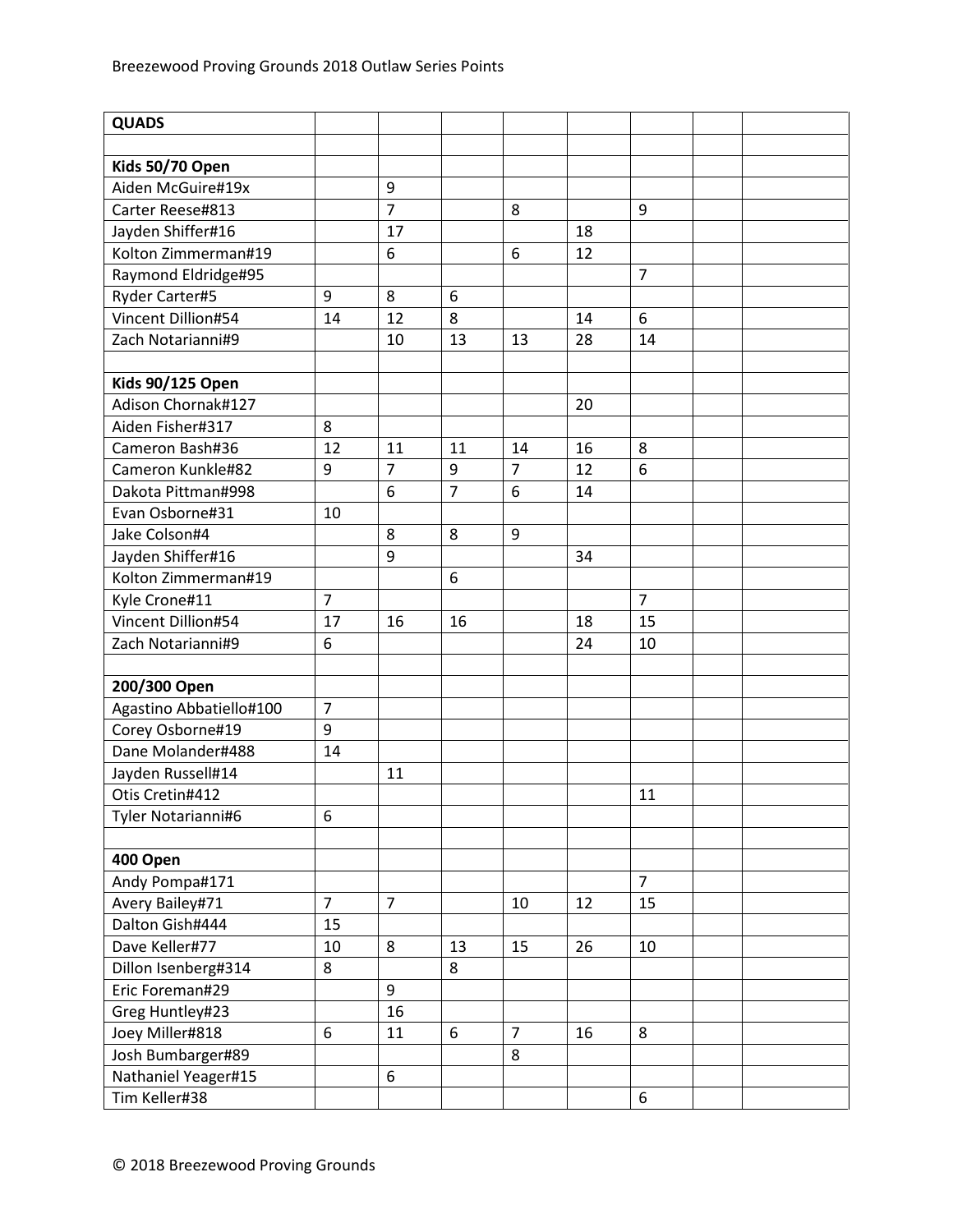| <b>Open Beginner</b>      |                      |                        |                      |                      |                      |                        |     |
|---------------------------|----------------------|------------------------|----------------------|----------------------|----------------------|------------------------|-----|
| Andrew Baury#14           | $14-3^{rd}$          |                        | 16                   |                      | 20                   | $18 - 2^{nd}$          |     |
| Andrew Shatzer#04         | 13                   | 11                     |                      |                      |                      |                        |     |
| Andrew Williams#724       | 10                   | 12                     | 14                   |                      | 18                   | 15                     |     |
| Austin Lewis#343          | 13                   | $16-2^{nd}$            | $20-2^{nd}$          |                      |                      |                        |     |
| Chase Fetterman#82        | $16-2^{nd}$          |                        | 17                   | $15 - 3$ rd          |                      |                        |     |
| Corey Zamenski#11x        | 8                    |                        |                      |                      |                      |                        |     |
| Darrin Jumper#105         | 12                   |                        |                      |                      |                      |                        |     |
| Dave Jenkins#52           |                      |                        | 13                   | 11                   |                      |                        |     |
| Destiny Boden#13B         | $\overline{7}$       | 10                     | 9                    |                      | 16                   |                        |     |
| <b>Devin Baker#11</b>     | $21-1$ <sup>st</sup> |                        | $\overline{12}$      | $22-1$ <sup>st</sup> | $28 - 2^{nd}$        |                        | 83  |
| Devin Woodward#556        | $14-3^{rd}$          |                        |                      | 14                   |                      |                        |     |
| Douglas Fisher#416        | 11                   | 8                      |                      |                      |                      |                        |     |
| Gary Keister#22           |                      |                        |                      | $\overline{7}$       |                      |                        |     |
| Jake Harmon#419           |                      |                        |                      | 9                    |                      |                        |     |
| James Cornish#39          |                      |                        |                      |                      |                      | 11                     |     |
| Jon Woods#x               | 8                    |                        |                      |                      |                      |                        |     |
| Josh Atkins#19            | $16-2^{nd}$          | $15-2^{nd}$            |                      |                      |                      |                        |     |
| Kaleb Rudy#405            |                      |                        |                      |                      |                      | 12                     |     |
| Lance Slaterback#242      | 9                    |                        |                      |                      |                      |                        |     |
| Luke Haberlein#21         | 12                   | $21-1$ <sup>st</sup>   | 10                   | 13                   | $38-1$ <sup>st</sup> | $23 - 1$ <sup>st</sup> | 117 |
| Max Shiffer#14            |                      | 12                     |                      |                      |                      |                        |     |
| Nathan Shank#625          |                      | 9                      | 11                   | 8                    | 14                   | 13                     |     |
| Rusty Morder#920          |                      |                        |                      | 10                   |                      | 14                     |     |
| Steven Muth#17            |                      | $13-3^{rd}$            | 8                    |                      |                      |                        |     |
| Tanner Bisker#x           | $\overline{7}$       | 11                     |                      |                      |                      |                        |     |
| <b>TJ Notarianni#4</b>    |                      | $20 - 1$ <sup>st</sup> | $25-1$ <sup>st</sup> | $17-2^{nd}$          |                      |                        | 62  |
| Travis Myers#13           | 11                   |                        |                      |                      |                      |                        |     |
| Tyler Marlin#1            | 10                   |                        | $18-3^{rd}$          |                      | 22                   | $16-3$ <sup>rd</sup>   |     |
| <b>Tyler Notarianni#6</b> | $21 - 1^s$           | $14-3$ <sup>rd</sup>   | 15                   | 12                   | $24 - 3^{rc}$        |                        | 86  |
| Tyler Swain#725           | 9                    | 13                     |                      |                      |                      |                        |     |
|                           |                      |                        |                      |                      |                      |                        |     |
| <b>Open Intermediate</b>  |                      |                        |                      |                      |                      |                        |     |
|                           |                      |                        |                      |                      |                      |                        |     |
| Adam Whary#512            | 25                   | 9                      |                      | 16                   | 36                   | 18                     |     |
| Ashley Imler#6            |                      | 11                     | 9                    | 15                   |                      |                        |     |
| Carson Parrish#8          |                      |                        |                      |                      | 26                   |                        |     |
| Cody Naugle#62            | 12                   | $\overline{7}$         |                      |                      |                      |                        |     |
| Cole Wertz#21             |                      | 6                      |                      |                      | 32                   |                        |     |
| Corey Weaverling#119      | 20                   | 14                     | 12                   | 25                   |                      |                        |     |
| Dakota Radcliff#333       | 13                   | 10                     | 22                   | 20                   | 28                   | 11                     |     |
| Devin Baker#11            |                      |                        |                      |                      |                      | 6                      |     |
| DJ Bookwalter#89          | 17                   | 11                     | 8                    |                      |                      |                        |     |
| Dylan Swartz#13           |                      |                        |                      | 18                   |                      |                        |     |
| Gabe Lukasik#117          | 14                   | 10                     | 14                   | 14                   | 22                   | 8                      |     |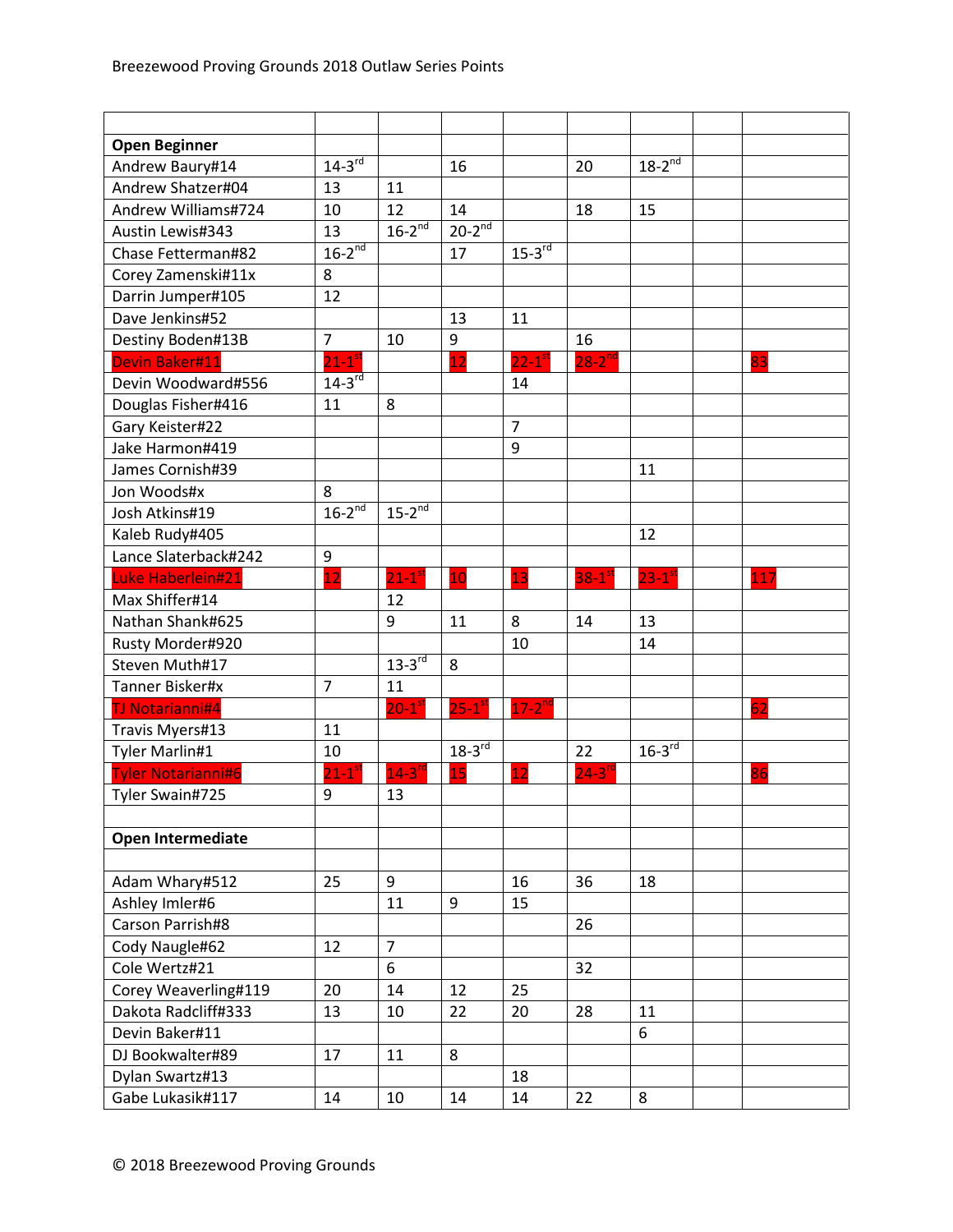| Howard Lowe#01       | 11             | 8              | $\overline{7}$ | 9              | 14 | 9              |  |
|----------------------|----------------|----------------|----------------|----------------|----|----------------|--|
| Jacob Ryan#75        | 18             | 18             |                | 17             |    | 13             |  |
| Jaryd Griffie#21x    |                | $\overline{7}$ | 15             | $\overline{7}$ | 24 |                |  |
| John Weisheier#524   | 15             | 12             | 11             | 12             | 20 | 10             |  |
| Jordan Williard#10   |                |                |                |                | 46 |                |  |
| Josh Costaldo#587    |                |                | 6              | 6              |    |                |  |
| Kyle Denkovich#184   |                | 8              |                |                |    |                |  |
| Mike Weaber#581      |                |                |                |                | 18 |                |  |
| Paul Morelli#77      | 16             |                |                |                |    |                |  |
| Paul Savino#418      |                | 6              | 13             | 11             |    |                |  |
| Ryan Post#8          |                | 13             | 10             | 10             | 30 |                |  |
| Strett Ryan#70       | 10             | 9              |                |                | 16 |                |  |
| Tyler Notarianni#6   |                |                |                |                |    | $\overline{7}$ |  |
| Tyler Young#95       |                |                |                | 8              |    |                |  |
| William Spatz#04     |                | 19             | 17             | 13             |    |                |  |
|                      |                |                |                |                |    |                |  |
| <b>Open Advanced</b> |                |                |                |                |    |                |  |
| Brandon Hoag#2       |                | 15             |                |                |    |                |  |
| Brock Jumper#112     | $\overline{7}$ |                |                |                |    |                |  |
| Brogan Guyer#24      |                |                |                |                | 32 |                |  |
| Dayton Buhrman#56    | 10             | 11             |                | 9              | 14 | 8              |  |
| Ian Tolbert#521      | 8              | 9              | $\overline{7}$ | 6              |    | $\overline{7}$ |  |
| Jared Baker #686     |                | 8              |                |                |    |                |  |
| Jaron Cochran#563    | 6              |                |                |                |    |                |  |
| Joel Hetrick#1       | 20             | 6              |                |                |    |                |  |
| Jon Blemler#326      | 9              | 10             |                | $\overline{7}$ |    | 6              |  |
| Josh Atkins#19       |                |                | 6              |                |    |                |  |
| Justin Feight#297    | 13             | 13             | 14             | 11             | 18 | 16             |  |
| Robert Breon#17      | 11             | $\overline{7}$ |                |                |    |                |  |
| Sam Rowe#38          |                |                |                |                | 16 |                |  |
| Tim Notarianni#32    | 12             | 12             | 9              | 8              | 12 | 9              |  |
| Ty Gehman#113        | 15             | 20             |                | 16             | 22 | 11             |  |
|                      |                |                |                |                |    |                |  |
| <b>Women Open</b>    |                |                |                |                |    |                |  |
| Ashley Tolbert#8     | 8              | 6              | 6              | 6              | 12 | $\overline{7}$ |  |
| Breanna Savage#103   |                | 12             | 13             |                | 30 | 12             |  |
| Destiny Boden#13B    | 9              | 8              | 8              |                | 18 | 11             |  |
| Felecha Dashem#118   | $\overline{7}$ | $\overline{7}$ | 9              | 8              | 16 | 9              |  |
| Holly Carroll#595    | 11             | 13             | 12             | 13             | 22 | 13             |  |
| Jordan Kunkle#00     |                |                | $\overline{7}$ | $\overline{7}$ | 14 | 8              |  |
| Maddie Hill#505      | 13             | 11             | 11             | 10             | 26 | 6              |  |
| Madison Lukasik#8    |                | 10             | 15             | 11             | 24 | 10             |  |
| Michelle Jenkins#5   |                | 15             |                |                |    |                |  |
| Shelby Cobrando#55   | 18             | 20             | 20             | 18             | 40 | 20             |  |
| Tabby Hushon-Krone#4 | 10             | 9              | 10             | 9              | 20 | 15             |  |
|                      |                |                |                |                |    |                |  |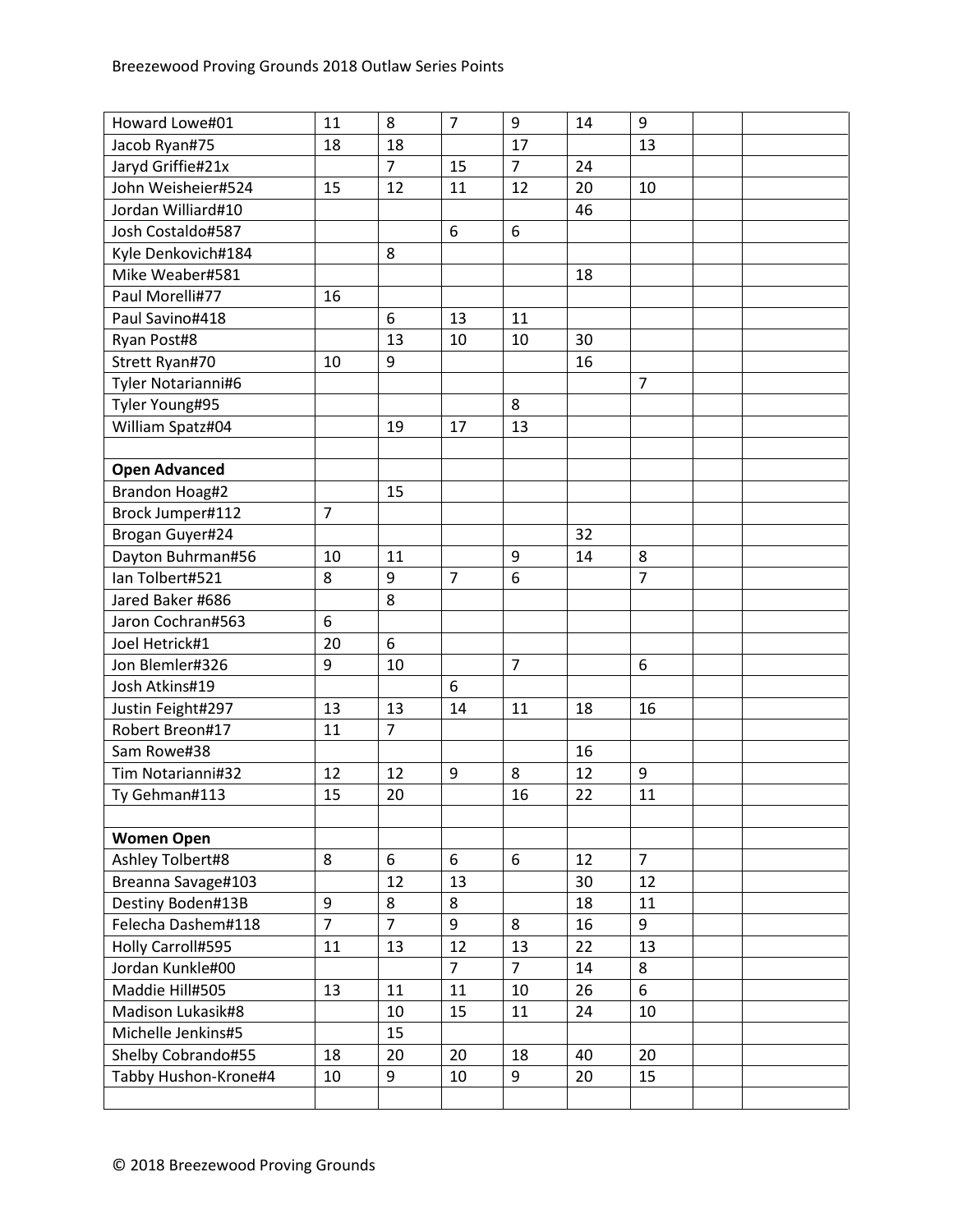| Vet 30 Plus Open     |                     |                 |                 |                 |                 |                 |  |
|----------------------|---------------------|-----------------|-----------------|-----------------|-----------------|-----------------|--|
| Ashley Imler#6       |                     |                 |                 |                 |                 | 19              |  |
| Bill Haer#66         | 10                  | 8               | 9               | $\overline{7}$  | 12              | 8               |  |
| Dana Ketchum#18      |                     | 14              |                 |                 |                 | 11              |  |
| Daryl Rhine#45       | $\overline{7}$      | 9               |                 | 9               | 14              | 9               |  |
| Dave Keller#77       | 11                  | 13              | $\overline{7}$  |                 |                 |                 |  |
| Dave Savage#104      | 12                  | 11              | 12              |                 | 16              | $\overline{7}$  |  |
| Eric Foreman#29      |                     |                 | 8               |                 |                 |                 |  |
| Howard Dashem#629    |                     | 10              | 10              | 6               | 20              | 6               |  |
| Ian Tolbert#521      |                     | 17              | 19              | 16              | 34              | 14              |  |
| Jerry Myers#22       | 16                  |                 |                 |                 |                 |                 |  |
| Joey Miller#818      | 9                   | $\overline{7}$  |                 |                 |                 |                 |  |
| John Shank#820       | 13                  | 12              | 14              | 11              | 24              | 10              |  |
| Josh Atkins#19       | 21                  | 24              |                 |                 |                 |                 |  |
| Josh Costaldo#587    |                     |                 | 11              | 8               | 18              | 12              |  |
| Josh Crone#108       | 14                  |                 |                 |                 |                 |                 |  |
| Kevin Meek#96        | 8                   |                 |                 |                 |                 |                 |  |
| Kyle Denkovich#184   |                     | 15              |                 |                 |                 |                 |  |
| Michelle Jenkins#5   |                     | 16              |                 |                 |                 |                 |  |
| Tyler Smith#15       | 6                   | 19              |                 |                 |                 |                 |  |
|                      |                     |                 |                 |                 |                 |                 |  |
| <b>Open Trophy</b>   |                     |                 |                 |                 |                 |                 |  |
| Andy Pompa#171       |                     |                 |                 |                 |                 | 3 <sup>rd</sup> |  |
| Cole Wertz#21        |                     |                 |                 |                 | 5 <sup>th</sup> |                 |  |
| Corey Weaverling#119 |                     | 4 <sup>th</sup> | 2 <sup>nd</sup> |                 |                 |                 |  |
| Dayton Buhrman#56    | 3 <sup>rd</sup>     | 3 <sup>rd</sup> |                 | 2 <sup>nd</sup> | 4 <sup>th</sup> | 2 <sup>nd</sup> |  |
| Felecha Dashem#118   |                     |                 |                 |                 |                 | 4 <sup>th</sup> |  |
| Jacob Ryan #75       |                     |                 |                 |                 | 2 <sup>nd</sup> | 6 <sup>th</sup> |  |
| Jared Baker#686      |                     |                 |                 |                 | 3 <sup>rd</sup> |                 |  |
| Justin Feight#297    | 2 <sup>nd</sup>     |                 | 1 <sup>st</sup> | 1 <sup>st</sup> | 1 <sup>st</sup> | 1 <sup>st</sup> |  |
| Kaden Gingras#003    | 5 <sup>th</sup>     | 7 <sup>th</sup> |                 | 4 <sup>th</sup> | 7 <sup>th</sup> |                 |  |
| Max Shiffer #14      |                     | 6 <sup>th</sup> |                 |                 |                 |                 |  |
| Nathan Shank#625     |                     |                 |                 |                 |                 | $5^{\text{th}}$ |  |
| Ryan Post #88        |                     | 5 <sup>th</sup> | 3 <sup>rd</sup> | 5 <sup>th</sup> | 6 <sup>th</sup> |                 |  |
| Tim Notarianni#32    | $\overline{7^{th}}$ | 2 <sup>nd</sup> |                 |                 |                 |                 |  |
| TJ Notarianni#4      | $6^{\text{th}}$     | $8^{\text{th}}$ |                 |                 |                 |                 |  |
| Trevor Bulger#4      | 1 <sup>st</sup>     | 1 <sup>st</sup> |                 | $3^{\text{rd}}$ |                 |                 |  |
| Tyler Marlin#1       | 8 <sup>th</sup>     |                 | 4 <sup>th</sup> |                 |                 |                 |  |
| Tyler Swain#725      |                     | 9 <sup>th</sup> |                 |                 |                 |                 |  |
| Tyler Young#95       |                     |                 |                 | 6 <sup>th</sup> |                 |                 |  |
|                      |                     |                 |                 |                 |                 |                 |  |
| <b>TRIKES</b>        |                     |                 |                 |                 |                 |                 |  |
|                      |                     |                 |                 |                 |                 |                 |  |
| Open 2 Stroke        |                     |                 |                 |                 |                 |                 |  |
| Adam Bills#34        | 9                   |                 |                 |                 |                 |                 |  |
| Brent Baker#15       |                     | 10              |                 |                 |                 |                 |  |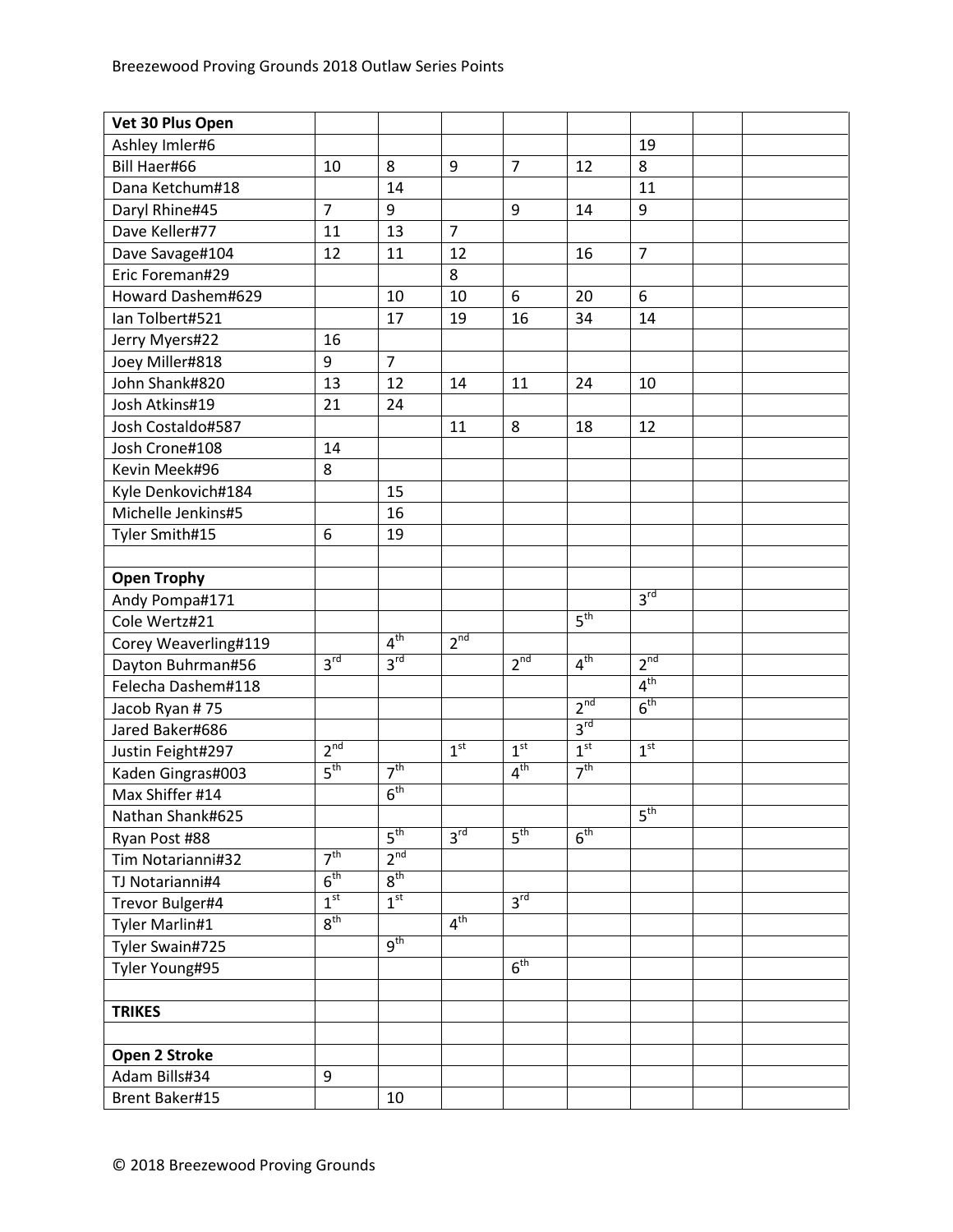| Cory Owenburg#22    | 14             |                |                |
|---------------------|----------------|----------------|----------------|
| Dalton Gish#444     |                |                | 6              |
| Dave Swinger#520    | 11             | $\overline{7}$ | $\overline{7}$ |
| Greg Huntley#23     | 21             | 15             | 15             |
| Jacob Axerad#24     | 6              |                |                |
| Josh Crone#108      | 13             |                | 8              |
| Larry Watkins#207   | 16             |                |                |
| Ray Eldridge#747    | $\overline{7}$ |                |                |
| Sam Harkabusic#7    | 12             | 6              |                |
| Shipman#31          | 8              |                |                |
| Zachery Howard#249  | 10             | 8              | 10             |
|                     |                |                |                |
| Open 4 Stroke       |                |                |                |
| Brad Waddell#819    |                |                | 9              |
| Brooks Hale#210     | 8              | 6              |                |
| Dave Ridgway#131    | 16             | 16             | 13             |
| Gary Tolar#869      | 6              |                | 6              |
| Josh Gettemy#819    | 12             |                |                |
| Kris Kettells#69    |                |                | 8              |
| Lee Marker#5        | 14             | 11             | 20             |
| Nathan Mellon#36    | $\overline{7}$ |                | $\overline{7}$ |
| Nick Day#86         | 11             | $\overline{7}$ | 11             |
| Rusten Renn#69      | 13             | 9              | 12             |
| Sean Ridgway#314    | 21             |                | 15             |
| Steven Jacoby#17x   | 9              | 8              | 10             |
| Terry Schmelzle#777 | 10             |                |                |
|                     |                |                |                |
| Up To 265 2 Stroke  |                |                |                |
| Brad Waddell#714    | 10             |                |                |
| Cory Mahardy#88     | 8              |                |                |
| Cory Owenburg#22    | 15             |                |                |
| Dalton Gish#444     |                |                | 12             |
| Dave Swinger#520    | 13             | 17             | 13             |
| Dustin Trey#24      | 18             |                |                |
| George Hodges#510   | 12             |                | $\overline{7}$ |
| Jacob Axelrad#24    | 6              |                |                |
| John Fowler#01      | 9              |                | 10             |
| John Souto#316      | 17             | $\overline{7}$ |                |
| Josh Getame#819     | 11             |                |                |
| Larry Watkins#37    | 16             |                |                |
| Lyle Offman#64      |                | 10             | 11             |
| Nick Day#86         | 14             | 9              | 9              |
| Regina Swinger#3    | $\overline{7}$ | 8              | 8              |
| Sam#7               | 20             |                |                |
| Ted Trey#9          |                |                | 15             |
| Walt Kennedy#798    |                |                | 6              |
|                     |                |                |                |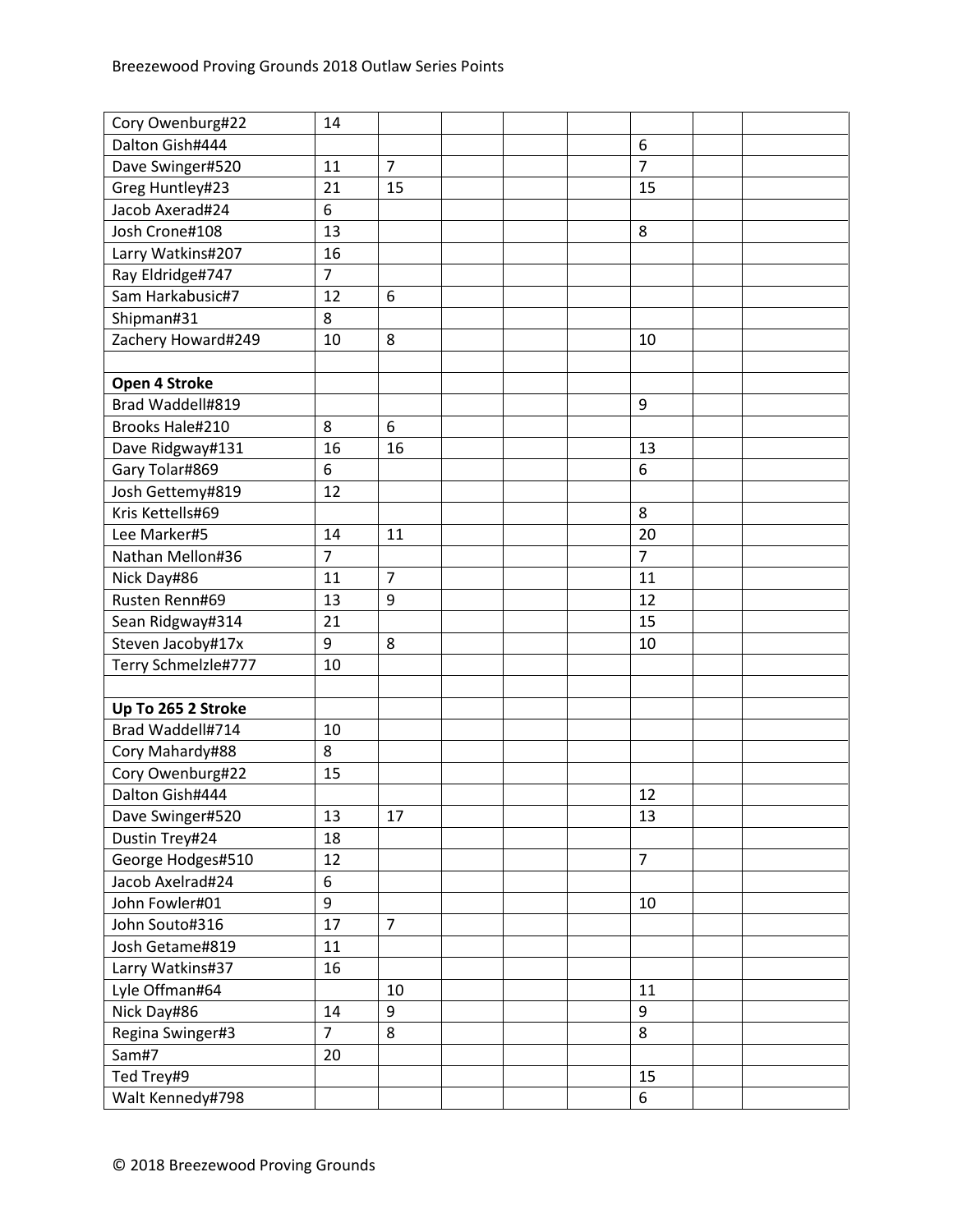| Zachery Howard#249      | 25             | 12             | 20             |
|-------------------------|----------------|----------------|----------------|
|                         |                |                |                |
| Up to 200 4 Stroke      |                |                |                |
| Bryan Ditch#97          | 23             | 19             | 20             |
| Charles Dobrovoloy#937  |                | 11             |                |
| Dalton Gish#444         | 12             |                | 10             |
| David Swinger #415      |                | 8              | 11             |
| Isaiah Marker#12        | 14             | 14             | 15             |
| Joe Day#913             | 9              | 6              |                |
| John Souto#316          | 15             | 10             |                |
| Lee Marker#5            | 18             | 12             |                |
| Ross Massa#39           | 11             | 9              | 13             |
| Sean Ridgway#314        | 16             |                |                |
| Terry Schmelzle#1985    | $\overline{7}$ |                |                |
| Thomas Tigner#930       | 8              |                |                |
| Tom Fox#68              | 13             | $\overline{7}$ |                |
| Walt Kennedy#798        | 10             |                |                |
| Wyatt Watson#69         | 6              |                | 12             |
| Zach Howard#249         |                |                | 9              |
|                         |                |                |                |
| <b>Women Open</b>       |                |                |                |
| Missy Raposo-Huntley#13 | $\overline{7}$ | $\overline{7}$ | $\overline{7}$ |
| Regina Swinger#3        | 12             | 12             | 12             |
|                         |                |                |                |
| <b>Kids Open</b>        |                |                |                |
| David Sendek#354        | 8              | 8              | 6              |
| Fred Day#5              | 10             | 10             | 8              |
| Gavin Huntley#2         |                | $\overline{7}$ |                |
| Lil Joe Shipman#5       | 6              |                |                |
| Nick Day#86             | $\overline{7}$ | 6              |                |
| Wesley Franke#100       | 15             | 15             | 13             |
|                         |                |                |                |
| <b>Hard Tail Open</b>   |                |                |                |
| Brad Waddell#714        | 9              |                | $\overline{7}$ |
| Bryan Ditch#97          | 21             | 16             | 17             |
| Dakota Cann#713         |                | 6              | 10             |
| Gary Tolar#869          |                |                | 6              |
| Gavin Hoffman#50        | 16             |                |                |
| Isaiah Marker#12        |                | 8              |                |
| Jacob Axelrod#24        | 12             |                |                |
| Joe Day#913             | 8              | 11             | 9              |
| John Souto#316          | 14             | $\overline{7}$ |                |
| Kris Kettells#6         |                |                | 8              |
| Sam Harkabusic#7        |                | 9              |                |
| Steve Dorens#68         | 11             |                |                |
| Terry Schmelzle#47      |                |                |                |